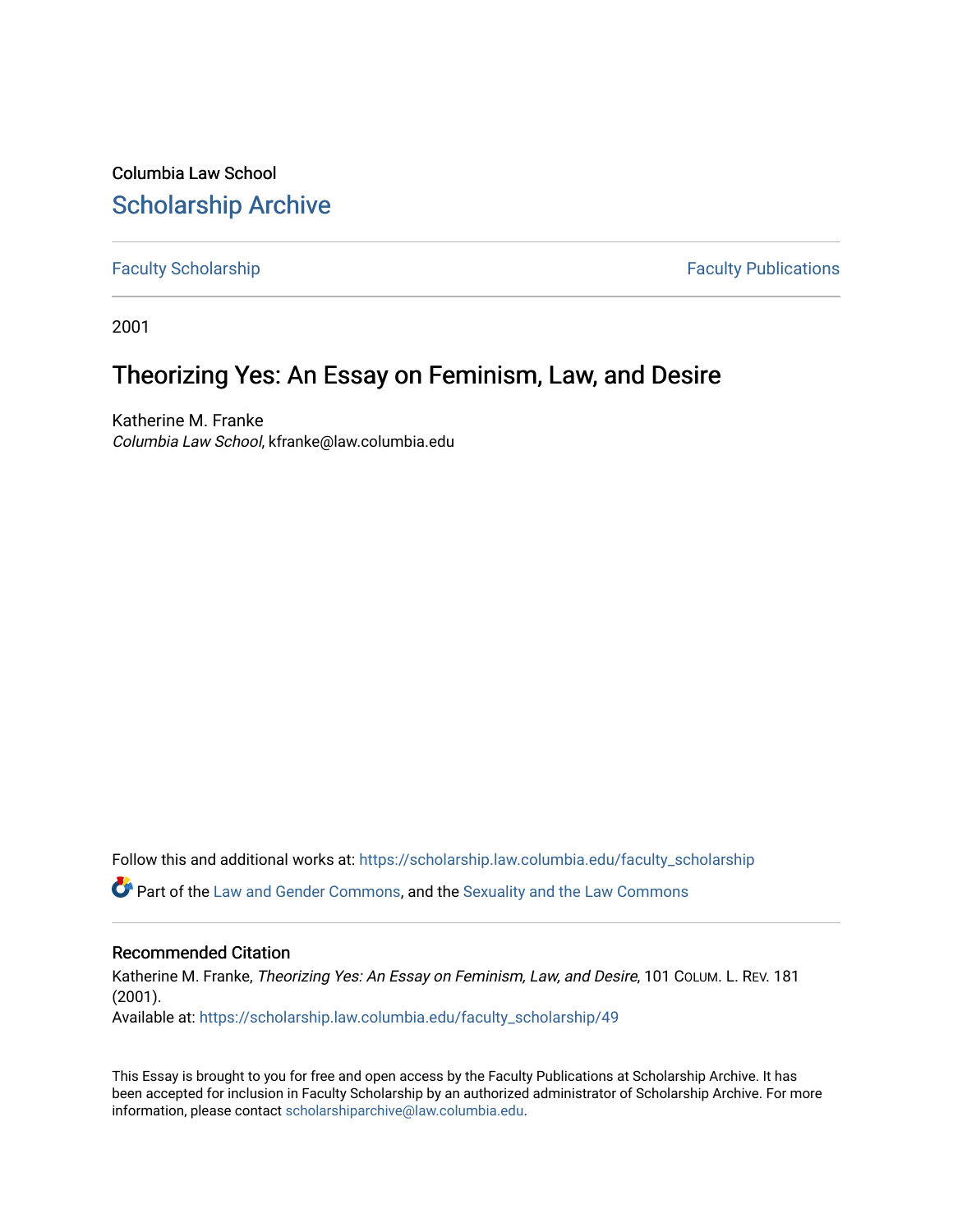# **ESSAY**

# THEORIZING YES: AN ESSAY ON FEMINISM, LAW, AND DESIRE

#### *Katherine M. Franke\**

*In this Essay, Professor Franke observes that, unlike feminists from other disciplines, feminist legal theorists have neglected to formulate a positive theory of female sexuality. Instead, discussions of female sexuality have been framed as either a matter of dependency or danger. Professor Franke begins her challenge to this scheme by asking why legal feminism has accepted unquestionably the fact that most women reproduce in their lifetimes. Why have not social forces that incentivize motherhood-a dynamic she terms repronormativity-been exposed to as exacting a feminist critique as have heteronormative forces that normalize heterosexuality? Furthermore, she continues by noting that when feminist legal theory renders sex as dangerous, such analysis risks advancing the view that the only acceptable answer to any sexual proposition is "no." Professor Franke cautions that the willingness of most legal feminists to maternalize uncritically the female subject or to conceptualize sex as the inevitable site of danger for women, effectively marginalizes,* if *not erases, the possibility of non-reproductive female sexual desire and pleasure.*

Legal feminism is by no means a discipline autonomous from a larger set of conversations self-identified as feminist in nature. Indeed, we, the legal feminists, regard ourselves as concerned with issues that are central to a broader intellectual and political feminist movement: sexbased equality in the workplace, reproductive rights, domestic violence, the needs of working mothers, sexual harassment, and rape, to name only a few such issues, figure centrally in feminist theory-legal and otherwise. Yet, there appears to be an increasing disconnect between legal feminism and other feminist disciplines when it comes to the scope and meaning of a feminist approach to sexuality, desire, and women's "hedonic lives," to borrow a term Robin West introduced into the legal literature some years ago.' Without a doubt, when it comes to sex, we have done a more than adequate job of theorizing the right to say *no,* but we have left to others the task of understanding what it might mean to say *yes.* However, as Carole Vance has reminded us for over twenty years, a feminist approach to sexual matters must "simultaneously ... reduce the dangers women

<sup>\*</sup> Professor of Law, Columbia University. My thanks to Wendy Brown, Alexandra Chasin, Lisa Duggan, Martha Ertman, Renée Römkens, Carol Rose, Carol Sanger, and Carole Vance for their thoughtful comments on earlier versions of this Essay. Particular thanks to Kari Hong for her excellent editorial assistance with this Essay.

<sup>1.</sup> Robin L. West, The Difference in Women's Hedonic Lives: A Phenomenological Critique of Feminist Legal Theory, 3 Wis. Women's L.J. 81, 81 (1987).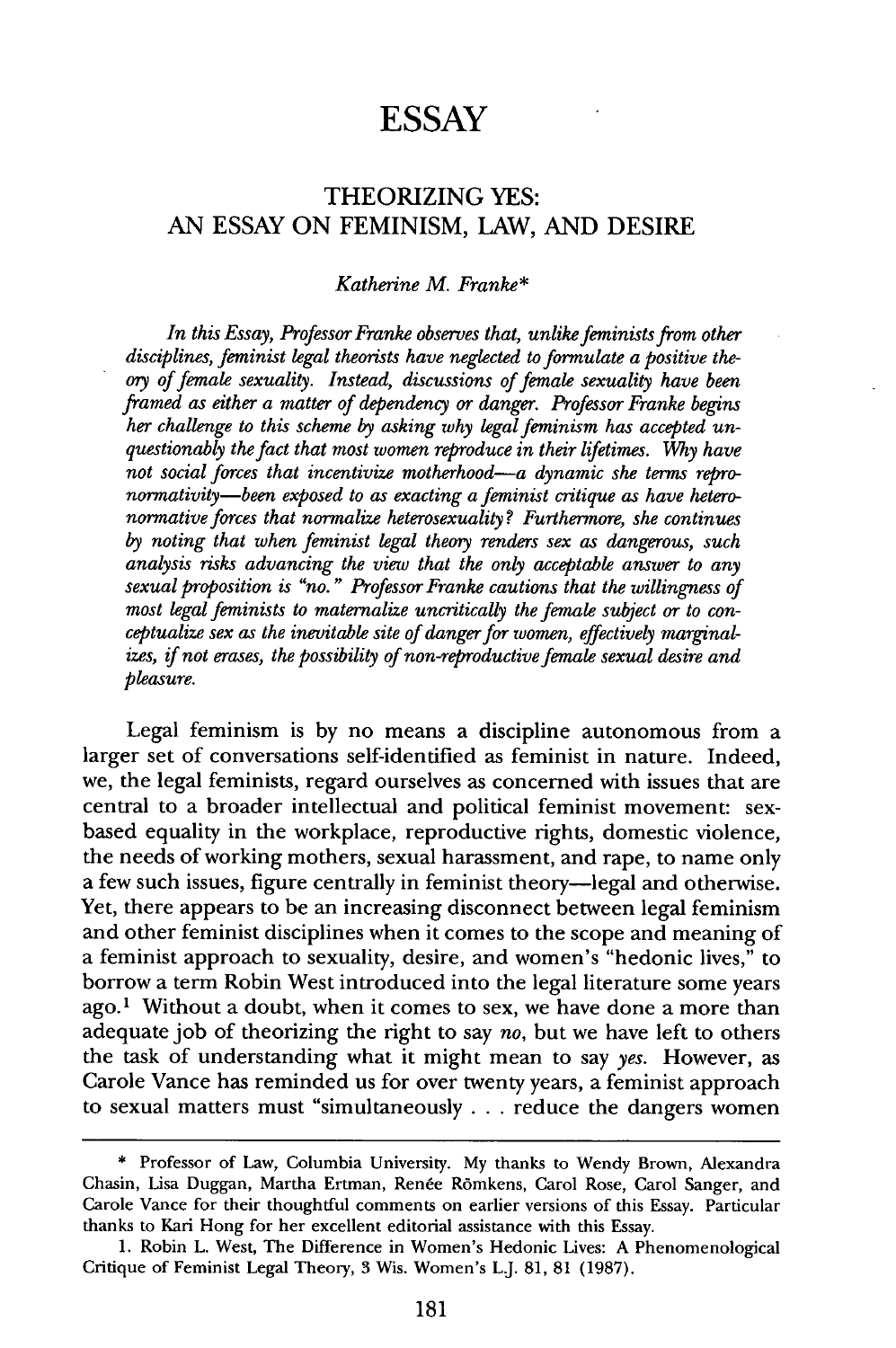face and **...** expand the possibilities, opportunities, and permissions for pleasure that are open to them."<sup>2</sup>

In this Essay I will ask a set of questions intended to highlight the degree to which legal feminism has, by and large, reduced questions of sexuality to two principal concerns for women: *dependency,* and the responsibilities that motherhood entails, and *danger,* such as sexual harassment, rape, incest, and domestic violence.<sup>3</sup> This concentration on the elimination of sexual danger and dependency for women risks making "women's actual experience with pleasure invisible, overstat[ing] danger until it monopolizes the entire frame, positions women solely as victims, and fails to empower our movement with women's curiosity, desire, adventure and success."4 Curiously, since the end of the so-called "sex wars"<sup>5</sup> in the 1980s, it seems that legal feminists have ceded to queer theorists the job of imagining the female body as a site of pleasure, intimacy, and erotic possibility.

While we devote our considerable energies to addressing sexuality understood in terms of freedom from oppressive practices, feminists in other disciplines continue to simultaneously approach questions of sexuality in both negative (freedom from) and positive (freedom to) terms.<sup>6</sup> Why do legal feminists frame questions of sexuality more narrowly than our colleagues in other fields? Is there something intrinsic to a legal approach to sexuality that deprives us of the tools, authority, or expertise to

4. Vance, supra note 2, at 290.

5. See, e.g., Caught Looking: Feminism, Pornography and Censorship 4-8 (Kate Ellis et al. eds., 1992); Lisa Duggan & Nan D. Hunter, Sex Wars: Sexual Dissent and Political Culture 1, 30-78 (1995); Alice Echols, Daring To Be Bad: Radical Feminism in America 1967-1975, at 289-91 (1989); Lisa Duggan, The Sex Panic: Women, Censorship, and "Pornography": An Historical Overview, 38 N.Y.L. Sch. L. Rev. 25, 28 (1993); Vance, supra note 2, at 289.

<sup>2.</sup> Carole S. Vance, More Danger, More Pleasure: A Decade After the Barnard Sexuality Conference, 38 N.Y.L. Sch. L. Rev. 289, 290 (1993).

<sup>3.</sup> In their Foreword to a symposium on the Gender, Work & Family Project's Inaugural Feminist Legal Theory Lecture given by Martha Fineman, Project Co-Directors Adrienne Davis and Joan Williams identified the "eroticization of dominance" understood as "the sex/violence axis of gender formation," and "conflict that people experience as they negotiate between their work lives and their family lives," as the two principal strands of contemporary feminist legal theory. Adrienne D. Davis & Joan C. Williams, Foreword, 8 Am. U.J. Gender Soc. Pol'y & L. 1, 2-3 (2000).

<sup>6.</sup> To name only a few, from Cinema Studies, see, e.g., Laura Kipnis, Bound and Gagged: Pornography and the Politics of Fantasy in America, at x-xi (1996); Laura Kipnis, Ecstasy Unlimited: On Sex, Capital, Gender, and Aesthetics 8-11 (1993); Laura Kipnis, Adultery, 24 Critical Inquiry 289, 293 (1998); from Anthropology, see, e.g., Micaela di Leonardo, Exotics at Home: Anthropologies, Others, American Modernity 326-46 (1998); The Gender/Sexuality Reader: Culture, History, Political Economy 5-8 (Micaela di Leonardo ed., 1997); Deborah A. Elliston, Erotic Anthropology: "Ritualized Homosexuality" in Melanesia and Beyond, 22 Am. Ethnologist 848, 855-56 (1995); from History, see, e.g., Judith R. Walkowitz, City of Dreadful Delight: Narratives of Sexual Danger in Late-Victorian London 113-22 (1992); from American Studies, see, e.g., Lauren Berlant, The Queen of America Goes to Washington City: Essays on Sex and Citizenship 5 (1997). See generally Special Issue on Intimacy, 24 Critical Inquiry (1998).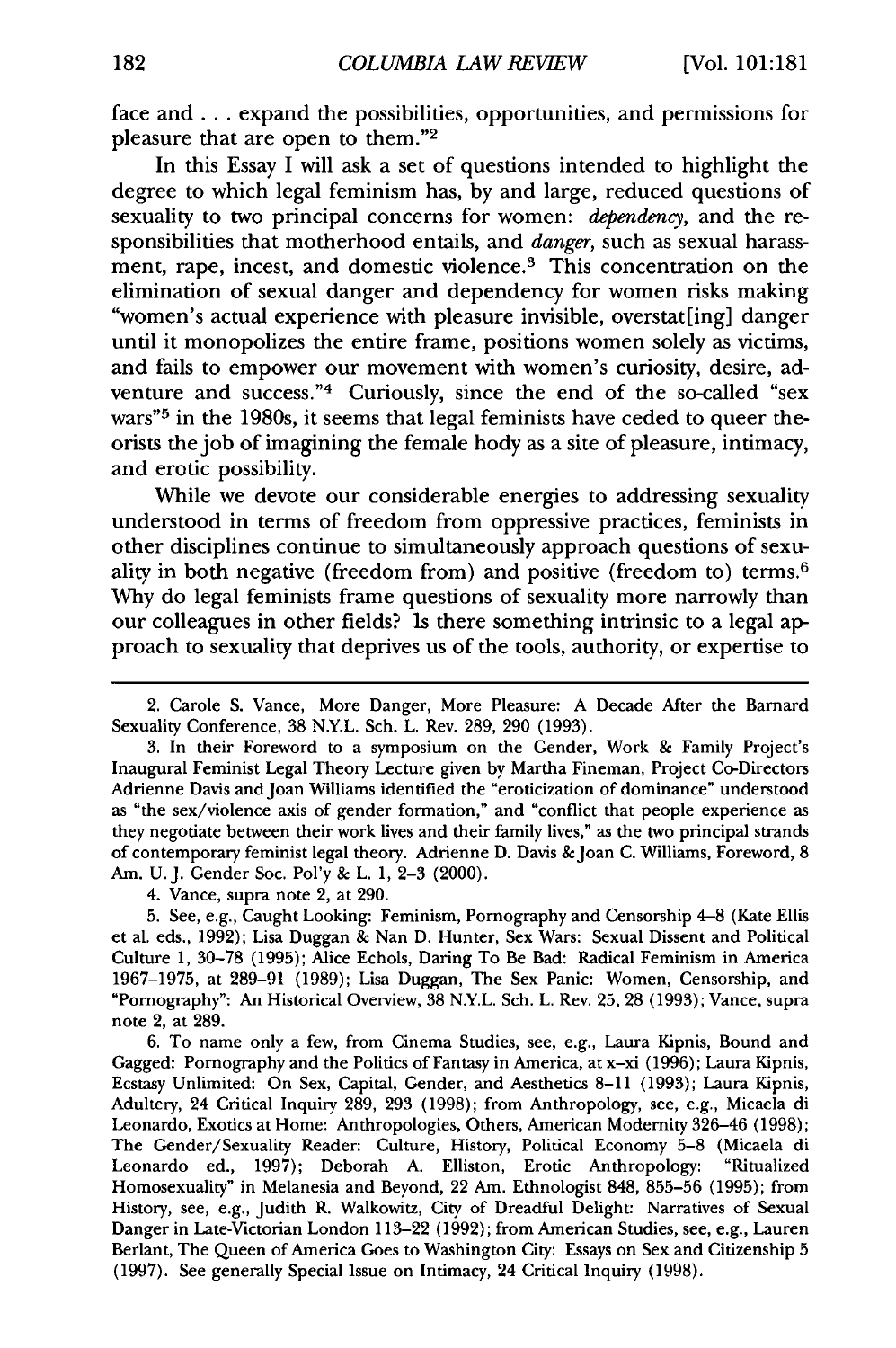address desire head on? Can law protect pleasure? Should it? Or have legal feminists implicitly made the (I believe mistaken) strategic judgement that feminist legal theory cannot explore sexuality positively until danger and dependency are first eliminated?

I cannot promise answers to these difficult questions for law and for feminism. Rather, with this Essay I hope to stimulate a conversation among legal feminists about our approaches to sexuality, and by asking some uncomfortable questions, foreground what I believe are unexamined premises in legal feminist approaches to dependency and danger that could bear more critical attention.

In the discussion that follows, I first examine the two principal manners in which legal feminists tend to approach questions of sexuality: dependency nd danger. I then situate these approaches within a larger feminist context in which I consider viable future directions for feminist legal theory in light of the complex interrelationships of sexuality, gender, and desire.

### **I. THE** REPRONORMATIVITY OF MOTHERHOOD

Motherhood and its implications figure centrally in virtually all feminist agendas. However, for much of first and second wave legal feminism, issues of gender collapse quite quickly into the normative significance of our roles as mothers. Grounding feminist legal theory in object relations theory7 and demanding that women's participation in the wage labor market be compatible with our responsibilities as mothers<sup>8</sup> are only two salient examples of how the legal feminist frame tends to collapse women's identity into motherhood. The centrality, presumption, and inevitability of our responsibility for children remain a starting point for many, if not most, legal feminists.9

Consider two propositions: The overwhelming majority of women are heterosexual. The overwhelming majority of women are mothers. The degree to which social preferences and prohibitions-otherwise known as compulsory heterosexuality-contribute to the "fact" stated by the first proposition has become relatively accepted within feminist, and certainly queer, theory circles. Feminists have become, to varying degrees, sensitive to the technologies of power that steer, suggest, coerce, and demand that women be heterosexual and that abjection lies in the refusal of such a demand.

**<sup>7.</sup>** See, e.g., Nancy Chodorow, The Reproduction of Mothering: Psychoanalysis and the Sociology of Gender **11 (1978);** Robin West, Jurisprudence and Gender, **55 U.** Chi. L. Rev. **1, 1 (1988).**

**<sup>8.</sup>** See, e.g., Joan Williams, Unbending Gender: **Why** Family and Work Conflict and What To Do About It, at x (2000).

**<sup>9.</sup> Id.** See also Sara Ruddick, Thinking Mothers/Conceiving Birth, *in* Representations of Motherhood **29, 36 (Donna Bassin et al. eds.,** 1994) ("To respect *female* bodies means respecting, even treasuring, the birthgiving vulnerabilities and procreative powers of females.").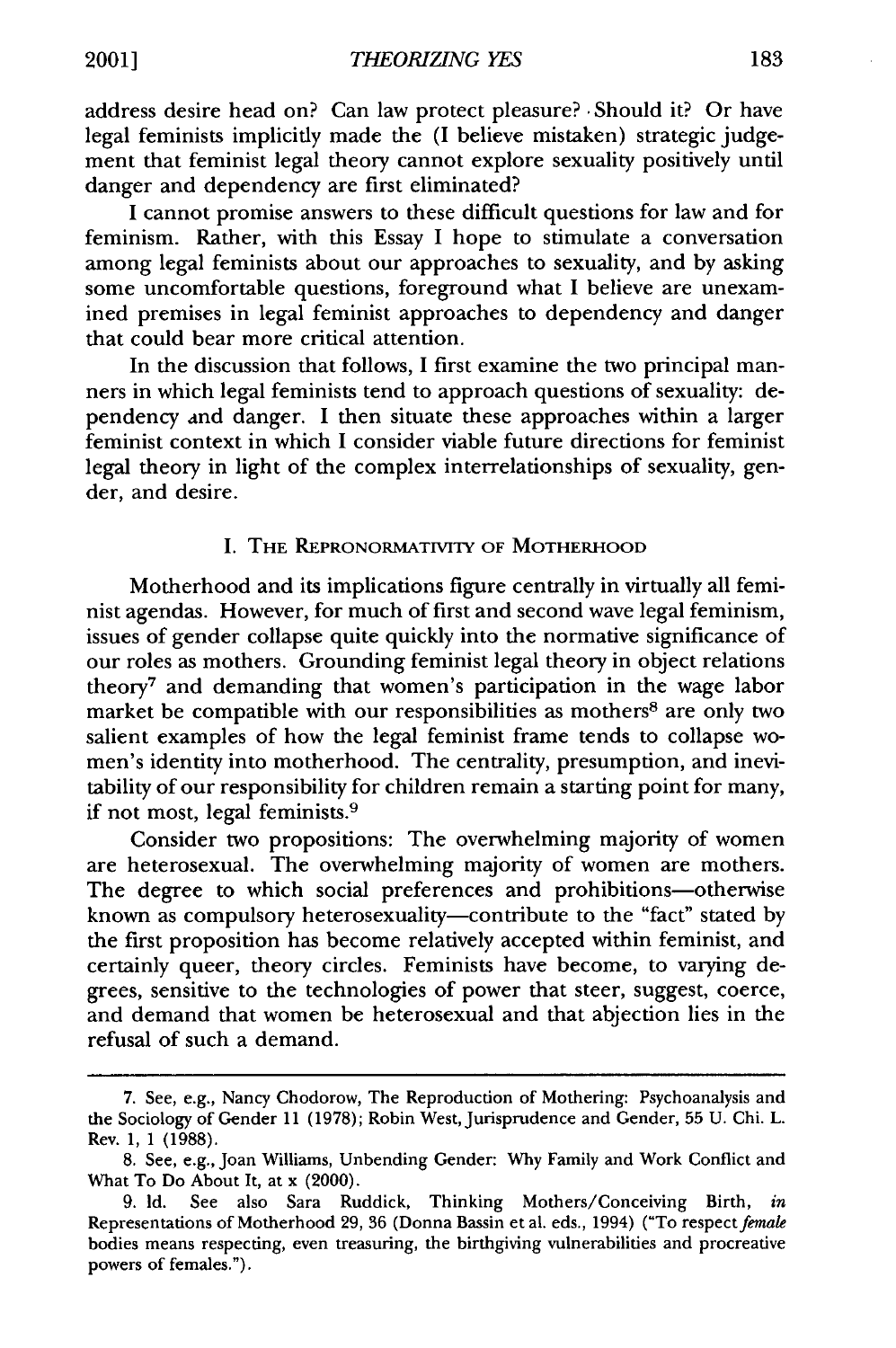Yet the same cannot be said of the second proposition laid out above: Most women are mothers. Why is it that we are willing to acknowledge that heteronormative cultural preferences play a significant role in sexual orientation and selection of sexual partners, while at the same time refusing to treat repronormative forces as warranting similar theoretical attention?<sup>10</sup> If you believe the statistics, women are more likely not to have borne a child in their lifetimes<sup>11</sup> than to be lesbian.<sup>12</sup> Is there any principled reason why legal feminists might not want to devote some attention to exposing the complex ways in which reproduction is incentivized and subsidized in ways that may bear upon the life choices women face? To ask such a question is to risk being labeled unfeminist.13 To

10. To be fair, Dorothy Roberts and Carol Sanger are two legal theorists who have raised this issue in their work. Roberts has noted the contrast between coercive natalism for white women and the forces that discourage Black women from procreating. See, e.g., Dorothy E. Roberts, The Genetic Tie, 62 U. Chi. L. Rev. 209, 239 & nn.118-19 (1995); Dorothy E. Roberts, Racism and Patriarchy in the Meaning of Motherhood, 1 Am. U. J. Gender Soc. Pol'y & L. 1, 10-11 (1993); Joan C. Callahan & Dorothy E. Roberts, A Feminist Social Justice Approach to Reproduction-Assisting Technologies: A Case Study on the Limits of Liberal Theory, 84 Ky. L.J. 1197, 1225 (1995-1996). Sanger has applied a similar analysis to other presumptively disfavored mothers. See, e.g., Carol Sanger, M is for the Many Things, **I** S. Cal. Rev. L. & Women's Stud. 15, 49-51 (1992) [hereinafter Sanger, M is for the Many Things]; Carol Sanger, Separating from Children, 96 Colum. L. Rev. 375, 410 (1996); see also Julia E. Hanigsberg, Homologizing Pregnancy and Motherhood: A Consideration of Abortion, 94 Mich. L. Rev. 371, 417-18 (1995) (calling for reconceptualizing the abortion decision within the context of mothering decisions").

11. Census data reveals that 19% of women will not have borne a child by their fortyfourth birthday. Amara Bachu & Martin O'Connell, U.S. Dep't of Commerce, Current Population Reports: Fertility of American Women: June 1998 2 tbl. A (2000). Of course, women who have not borne children themselves can be and are mothers, whether through adoption, parenting of their partner's children, or what Patricia Hill Collins calls "othermothering." Patricia Hill Collins, Black Feminist Thought: Knowledge, Consciousness, and the Politics of Empowerment 119 (1990).

12. Of course, the validity of statistics regarding the prevalence of lesbians in the population is vulnerable on a number of fronts: underreporting by lesbians due to homophobia, difficulty defining the category "lesbian," and the important distinction between lesbian acts and lesbian identity are among the most prominent. Reports of the incidence of lesbianism in the U.S. population vary from Kinsey's figure that 13% of women had reported reaching orgasm with another woman at some point in their lives, to the National Opinion Research Center's 1992 report entitled "The Social Organization of Sexuality" that found only 1.3% of women had engaged in "homosexual" activity in the preceding year. See Alfred C. Kinsey et al., Sexual Behavior in the Human Female 454 (1953); Edward **0.** Laumann et al., The Social Organization of Sexuality: Sexual Practices in the United States 294 (1994). Naomi Mezey has done a nice job of surveying and critiquing this literature. Naomi Mezey, Dismantling the Wall: Bisexuality and the Possibilities of Sexual Identity Classification Based on Acts, 10 Berkeley Women's L.J. 98, 104-06 (1995).

**13.** There is a burgeoning academic and popular literature that raises the question of "childless **by** choice." See, e.g., Jane Bartlett, Will You Be Mother?: Women Who Choose to Say No, at ix (1994); Joan Brady, 1 Don't Need a Baby To Be Who I Am: Thoughts and Affirmations on a Fulfilling Life, at xi-xvi, **112-25 (1998);** Elinor Burkett, The Baby Boon: How Family-Friendly America Cheats the Childless **7** (2000); Mardy **S.** Ireland, Reconceiving Women: Separating Motherhood from Female Identity, at vii **(1993);**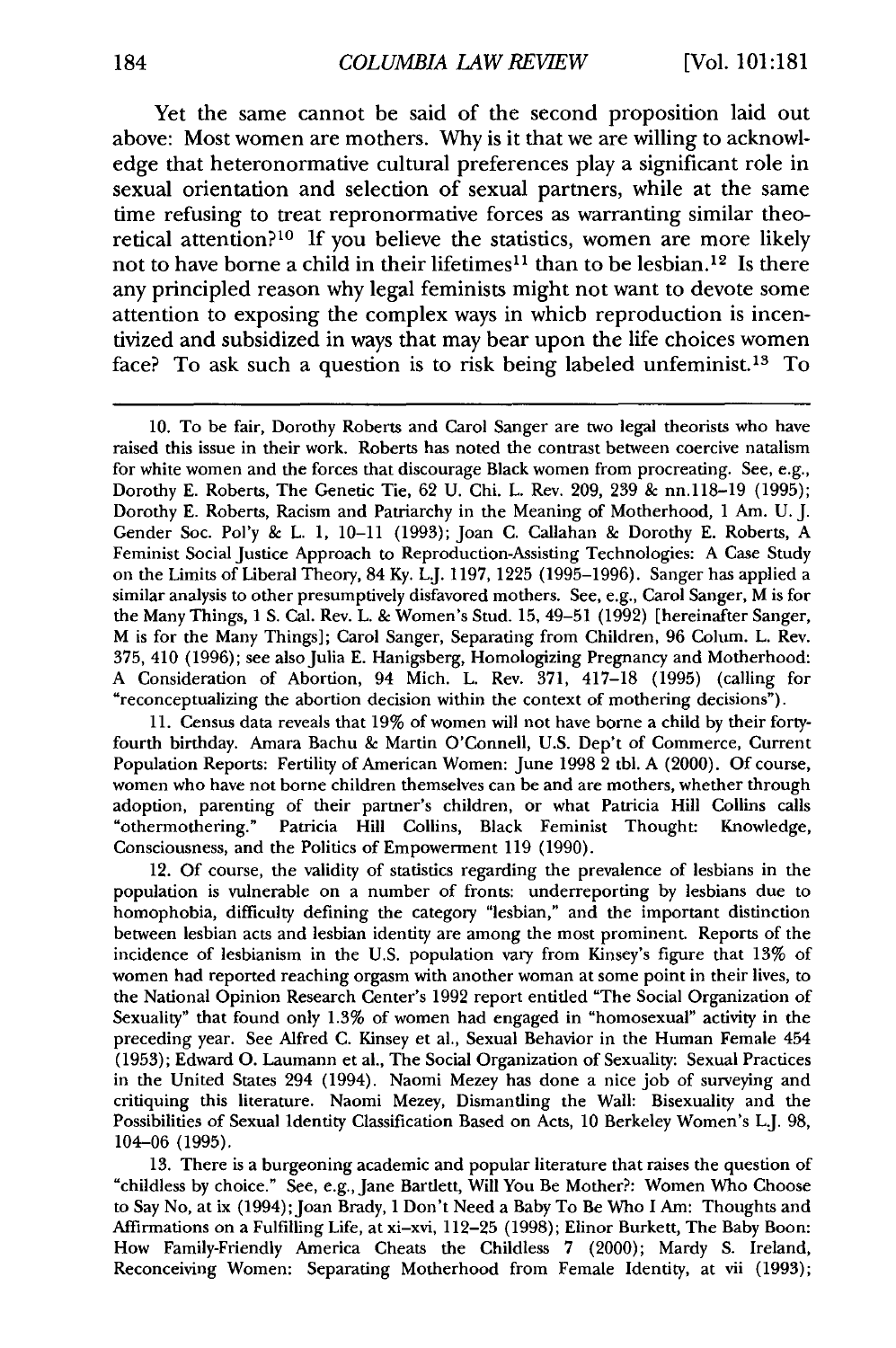suggest that we reconceptualize procreation as a. cultural preference rather than a biological imperative, and then explore ways in which to lessen or at least modify the demand to conform to that preference, is to initiate a conversation within feminism that has been explicitly and curtly rejected by some legal feminists. However, it is a conversation that necessarily demands feminist discussants, for only by positing the possibility of female identity divorced from mothering can we make mothering ethically and politically intelligible. Surely mothering grounds the lives of many women, but that ground, once taken for granted, risks obscuring the figure of woman, whose identity extends beyond her role as mother.

Notwithstanding the prevalence of both childlessness and lesbian $ism, <sup>14</sup>$  somehow reproduction continues to be regarded as more inevitable and natural than heterosexuality. That is to say, repronormativity remains in the closet even while heteronormativity has stepped more into the light of the theoretical and political day. Reproduction has been so taken for granted that only women who are *not* parents are regarded as having made a choice-a choice that is constructed as nontraditional, nonconventional, and for some, non-natural.<sup>15</sup> In a telling switch, the

Carolyn M. Morell, Unwomanly Conduct: The Challenges Of Intentional Childlessness, at xiii (1994); Martha E. Gimenez, Feminism, Pronatalism, and Motherhood, *in* Mothering: Essays in Feminist Theory 287, 299-301 (Joyce Trebilcot ed., 1983); Irene Reti, Introduction to Childless by Choice: A Feminist Anthology 1-3 (Irene Reti ed., 1992); Lisa Belkin, Your Kids are Their Problem, N.Y. Times, July 23, 2000, (Magazine), at 30; Enid Nemy, No Children. No Apologies., N.Y. Times, Apr. 6, 1995, at C12. By listing these publications here, I do not mean to endorse the arguments that their authors have made. In fact, some of these texts I would characterize as proto-, neo-, or anti-feminist in their approaches, just as I would characterize the work of Naomi Wolf and Katie Roiphe. Burkett, for instance, raises some interesting concerns for the lay reader regarding the degree to which parenting is subsidized for middle-class families in public and private ways, but she does so, seemingly, in complete ignorance of the real burdens and discriminations that working mothers suffer at home and at work-such as the history and current reality of losing their jobs when they get pregnant, or losing promotions for sexist reasons. See Burkett, supra, at 25-61 (describing how workers with children gain substantial benefits in the workplace). I mention these publications to illustrate what appears to be something of a growing sentiment among childless workers that their life choices are treated as of secondary importance when compared with those workers engaged in child-rearing.

14. By setting up the comparison this way, I do not mean to reify the notion that lesbians do not have children. Of course we do, and in greater numbers each year. Rather my goal is to expose the degree to which even thoughtful legal feminists persist in the idea that reproduction is the result of a natural drive not worthy of our critical attention except when socially discouraged, while sexual orientation is, at least in theory, understood to be subject to powerful cultural influences.

15. The construction of the woman who chooses not to have children is contrasted with the woman who desires to, but is unable to bear children. The tragedy of her predicament reinforces the marginality of the woman who is childless by choice. Interestingly enough, in a context in which nature has visited a cruel deprivation on the "barren woman," the woman who chooses not to reproduce is positioned as having made a choice that violates some natural instinct, order, or destiny. See Callahan & Roberts, supra note 10, at 1225 ("Our society does not think it is just fine for people to remain single and childless deliberately or for married people to remain childless deliberately. Infertility is constructed as a nearly unbearable tragedy; deliberate childlessness is constructed as nearly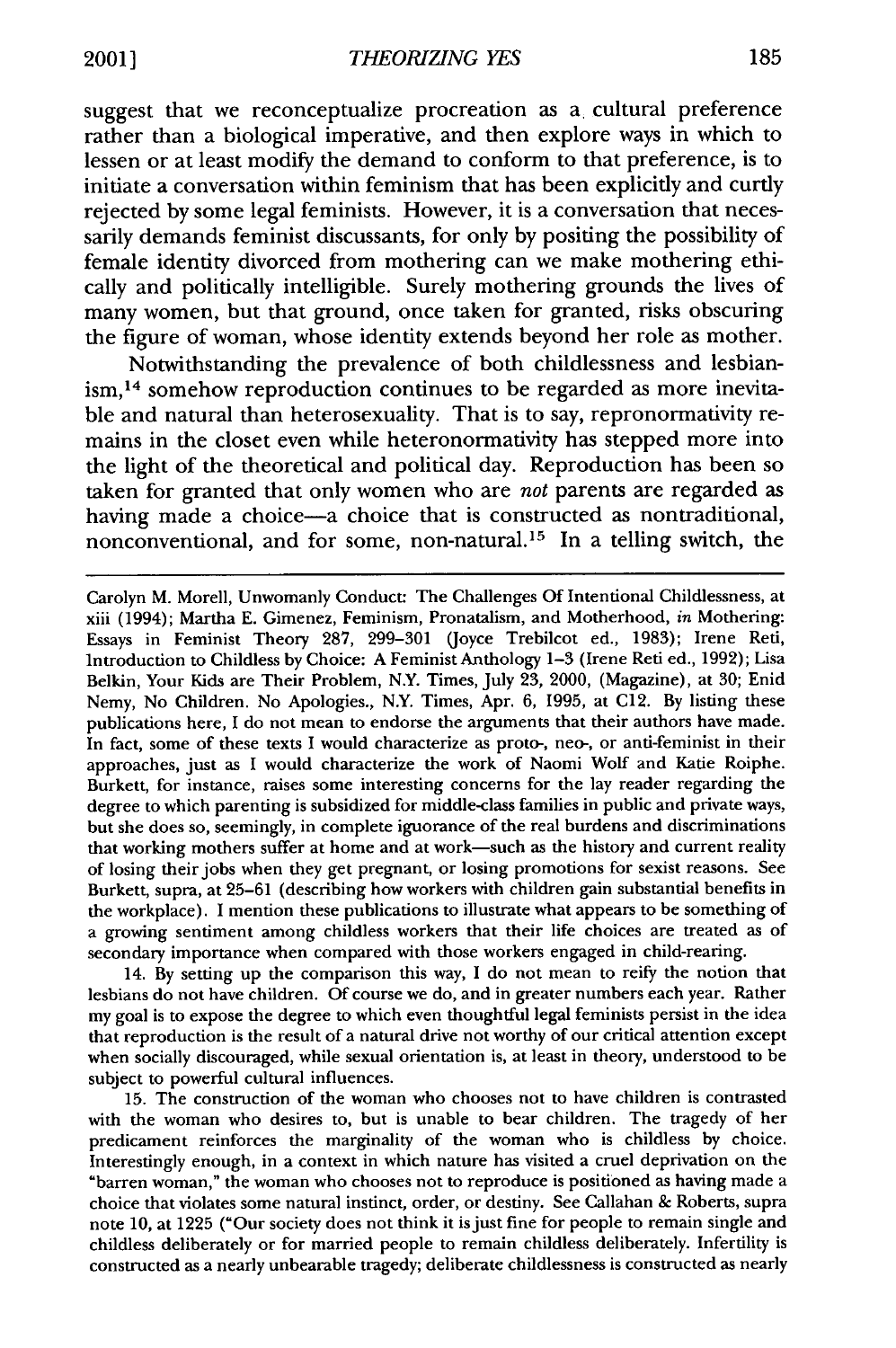issue of choice flips for lesbians, who are constructed as choosing motherhood, given that lesbians continue to have an identity understood as nonreproductive in nature. Similarly, the official story of reproduction as a natural drive is deeply racialized, as women of color have struggled against social forces that have at times coercively appropriated, and at other times coercively discouraged their reproduction in numerous ways. So too, in recent debates over welfare reform, poor mothers have been vilified for having borne children strategically.<sup>16</sup> While a claim not borne out by any reliable studies, it has justified the punishment of women who reproduce for the wrong reasons.<sup>17</sup>

Thus, reproduction raises numerous sticky normative questions, yet underexplored within feminism, with respect to choice, coercion, and policies that incentivize and disincentivize reproductive uses of women's sexual bodies—not only for women who occupy law's margins, such as lesbians and women of color, but also for women whose reproduction we regard as unproblematic.

The first objection one hears when one questions the normativity of reproduction is: "But we must reproduce the species."<sup>18</sup> Certainly this must be right, but the conversation-stopping power of this natalist objection should not be overstated.<sup>19</sup> The fact that the future of the species depends upon ongoing reproduction<sup>20</sup> does not relieve us from devoting critical attention to the manners in which this biological demand becomes culturally organized. Feminists have undertaken deep and nuanced critiques of the social and sexual division of labor that devalues

17. See Linda C. McClain, "Irresponsible" Reproduction, 47 Hastings LJ. 339, 352-58 (1996) (analyzing the various manners in which poor women's reproduction is figured as irresponsible).

18. So responded a prominent feminist philosopher of the family when I raised concerns about compulsory reproduction at a recent conference.

19. For an interesting discussion of the biological roots of mothering, see generally Sarah Blaffer Hrdy, Mother Nature: A History of Mothers, Infants, and Natural Selection 146-74 (1999).

20. Issues of world overpopulation and the disproportionate amount of world resources consumed by Americans make the "we have to reproduce the species" retort a more complex issue than a mere biological demand. See, e.g., Mona L. Hymel, The Population Crisis: The Stork, the Plow, and the IRS, 77 N.C. L. Rev. 13, 102-03 (1998).

unimaginable selfishness."). This flipping, of structuring the natural as the cultural and the cultural as the natural, merely illustrates the degree to which nature (here, infertility) has proven easier to transform than culture (the expectations that women be mothers).

<sup>16.</sup> Recent welfare reform has portrayed poor women as choosing to reproduce in order to receive larger welfare grants. See, e.g., Mimi Abramovitz, Under Attack, Fighting Back: Women and Welfare in the United States 35 (1996); Laura M. Friedman, Comment, Family Cap and the Unconstitutional Conditions Doctrine: Scrutinizing a Welfare Woman's Right to Bear Children, 56 Ohio St. L.J. 637, 657-59 (1995) (discussing various states' "Family Cap" programs); see also Personal Responsibility and Work Opportunity Reconciliation Act of 1996, 42 U.S.C. § 602 (a) (7) (A) (iii) (Supp. III 1997) (allowing waivers of federal welfare requirements for, inter alia, states that adopt family caps); C.K. v.<br>N.J. Dep't of Health & Human Servs., 92 F.3d 171, 194-95 (3d Cir. 1996) (upholding New Jersey Family Cap against constitutional and statutory challenge).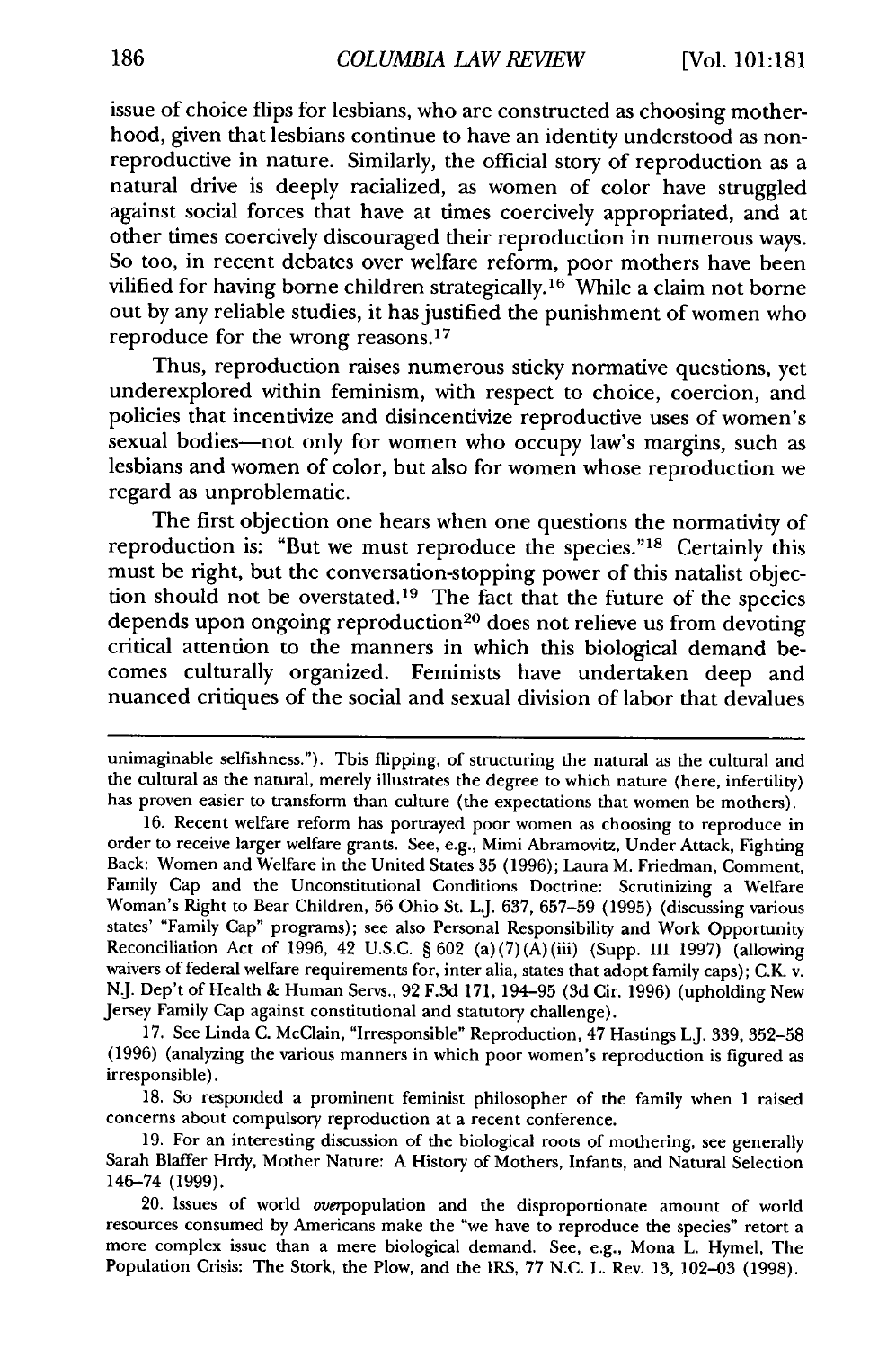reproduction, largely assigns it to women in isolated households, and then refuses to remunerate it.21 Our response to this oppressive sexual history must go beyond the mere revaluation of women's reproductive labor such that the maternalization of female identity remains intact.<sup>22</sup>

The push to commodify dependency work has been an important means by which the separate spheres doctrine has been repudiated, but what has it done for women's sexuality generally? Surely our best strategy cannot lie in creative efforts to commodify the domain of sexuality that is the surplus above mere procreation, for it may be that its greatest value lies precisely in its excess. What might "acts that are not civic acts, like sex, [have to do with feminist] citizenship"?<sup>23</sup> Or, as Jennifer Brown recently put it, what are we to make of activities like prayer and orgasm for which their market value bears little relevance to the value we derive from them? 24 That is not to say that these activities are of no consumptive or productive value, but rather that we may prize them for the manner in which they figure outside of traditional valuations of exchange. "Revolution must involve heterogeneous expression, wasteful gift exchange (pure expenditure rather than accumulation, final consumption rather than productive consumption), and nonprocreative sex."<sup>25</sup>

Martha Fineman's work is among the most sophisticated attempts to reconceptualize the practice of motherhood *tout court*.<sup>26</sup> She has observed that "[m]otherhood [is] a colonized concept-an event physically practiced and experienced by women, but occupied and defined, given

E-mail from Jennifer Gerarda Brown, Professor, Quinnipiac College School of Law, to Katherine Franke, Professor of Law, Columbia University (June 29, 2000, 11:33:59 CST) (on file with author).

26. E.g., Martha Albertson Fineman, The Neutered Mother, The Sexual Family, and Other Twentieth Century Tragedies (1995) [hereinafter Fineman, Neutered Mother].

<sup>21.</sup> E.g., Nancy C.M. Hartsock, Money, Sex, and Power 234-40 (1983); Carole Pateman, The Sexual Contract 116-53 (1988); Mary Jo Frug, Securing Job Equality for Women: Labor Market Hostility to Working Mothers, 59 B.U. L. Rev. 55, 59 (1979).

<sup>22.</sup> See Katharine T. Bartlett, Feminist Legal Methods, 103 Harv. L. Rev. 829, 830-31 (1990);Judith Resnik, On the Bias: Feminist Reconsiderations of the Aspirations for Our Judges, 61 **S.** Cal. L. Rev. **1877,** 1906-28 (1988). For a critical account of the literature, see Vicki Schultz, Life's Work, 100 Colum. L. Rev. 1881, 1899-1907 (2000).

<sup>23.</sup> Berlant, supra note 6, at **5.**

<sup>24.</sup> Brown writes:

<sup>[</sup>I]f we want to talk about what human beings are like, we face the limitations of any view that divides the world into production and consumption, with no third way. **I** think that (probably some, not all) human beings want and even need some time... in which they neither produce nor consume, but merely (to put it in sort of new agey terms) "be," . **.**. [such as] prayer, meditation, washing dishes (even when an electric dishwasher in the house could do the job), playing, sex, orgasm. It may be that each of these activities also has productive or consumptive properties, but **I** think that those properties are of secondary importance much of the time.

<sup>25.</sup> MirandaJoseph, The Performance of Production and Consumption, 54 Soc. Text 25, 51 (1998).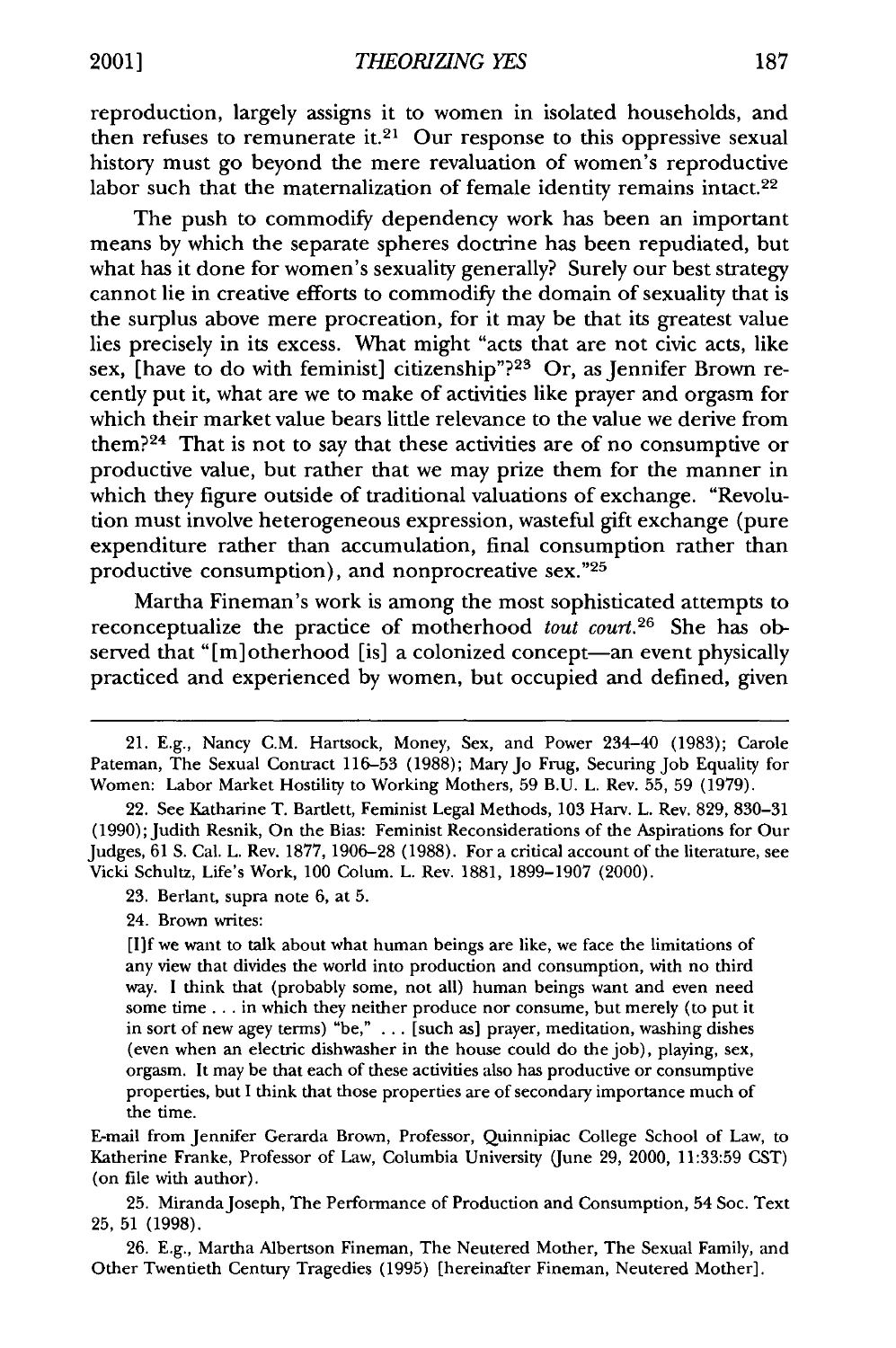content and value, by the core concepts of patriarchal ideology."27 She urges us to sever our erotic relationships from our kinship relationships, pointing out that there is no necessary connection between the erotic bonds that tie adults to one another and the kinship ties that lash parent to child. Fineman's most recent work makes the claim that caring for children is society-preserving work that "produces and reproduces society,"28 and which must be done "if a society is to survive and perpetuate itself."29 These arguments are developed to justify a claim that mothers are owed a social debt for performing this work.<sup>30</sup> Yet at times she too succumbs to an insufficiently critical reliance upon natalism. The altruistic needs of those who perform this all-important society-preserving work are, for Fineman, to be distinguished from other selfish lifestyle choices a person might make and for which they might seek public subsidies-such as purchasing an expensive sports car.31 Mothering, for Fineman, is social production worthy of substantial public support, while owning a Porsche is simple consumption, and therefore merely individual rather than society-preserving in nature.<sup>32</sup>

The normative distinction that sets up the altruism of mothers against the selfishness of Porsche drivers suffers from several weaknesses, not the least of which are the confusion between the social effect of a practice and an individual's motivation for engaging in the practice, 33 and an impoverished account of the meanings of and relationships between social production, social reproduction, and consumption.

Beginning with Marx, various social theorists have worked hard to displace oppositions between production and consumption, the eco-

31. See id. at 21 n.15. Fineman notes:

In particular, I have been struck by two quasi-economic responses to the point that caretakers should be compensated. I refer to one as the "Porsche Preference." This argument states that if someone prefers a child, this preference should not be treated differently than any other choice (like the choice to own a Porsche). Society should not subsidize either preference. I hope the societypreserving nature of children helps to distinguish that preference from the whim of the auto fan.

Id.

32. The framing of the costs of mothering as a privileged form of cultural work, and as labor that must figure at the center of any feminist project, risks a built-in erasure of, if not disfavor for, other types of "society-preserving work" that are not repronormative in nature. Lauren Berlant shares a similar concern with respect to the connection between production and reproduction for women: "At this time in America, however, the reproducing woman is no longer cast as a potentially productive citizen, except insofar as she procreates: her capacity for other kinds of creative agency has become an obstacle to national reproduction." Berlant, supra note 6, at 100.

33. I must thank Renée Römkens for bringing this distinction to my attention.

<sup>27.</sup> Martha A. Fineman, Images of Mothers in Poverty Discourses, 1991 Duke L.J. 274, 289-90.

<sup>28.</sup> Martha Albertson Fineman, Cracking the Foundational Myths: Independence, Autonomy, and Self-Sufficiency, 8 Am. U.J. Gender Soc. Pol'y & L. 13, 19 (2000).

<sup>29.</sup> Id. at 18.

<sup>30.</sup> Id. at 16-19.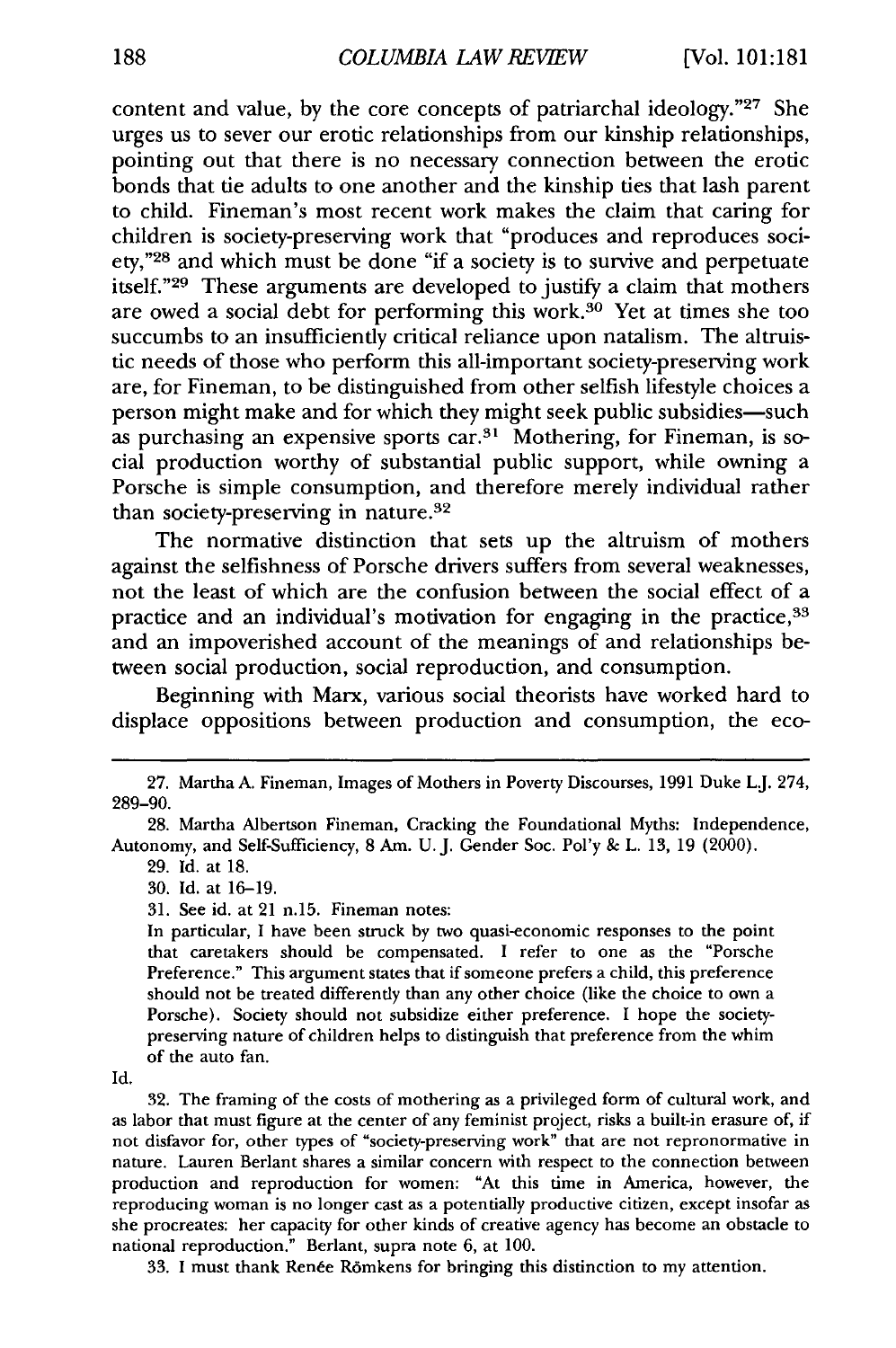nomic and the social, the individual and the collective. 34 While Fineman, and many others, $35$  are correct that society reproduces itself through the process of biological reproduction, this is by no means the only manner in which social reproduction takes place, nor is it necessarily the most important. The reproduction of society takes place constantly through countless reiterative practices, many of which are structured as simultaneously productive and consumptive in nature. 36 After all, this was the principal strategy of Henry Ford: "What was special about Ford . . . was his vision, his explicit recognition that mass production meant mass consumption . . . . .<sup>797</sup> Thus, "production produces not only workers but Americans, loyal and proud General Motors employees [for instance], women, and gays and lesbians,"<sup>38</sup> all of whom, as an essential part of their identity as Americans, are expected to, and do, consume at least in equal measure to that which they produce. Consumptive acts and behavior are thus at once deeply constitutive and productive in nature. One gains social status from using a gold card, carrying shopping bags from exclusive stores, and wearing brand names on the *outside* of your clothing. In latemodem American society, a minority social group can claim that it has achieved a level of social visibility, acceptance, and presence when it is recognized as a niche market. The gay community, for instance, celebrated the fact that alcohol manufacturers, such as SKYY Vodka, began to target the community in their marketing strategies.<sup>39</sup> Martina Navratilova has been used by MasterCard in its advertisements to sell credit cards to lesbians and gays under the notion that we are building commu-

The family is part of the basic structure, since one of its main roles is to be the basis of the orderly production and reproduction of society and its culture from one generation to the next **....** [R]eproductive labor is socially necessary labor. Accepting this, a central role of the family is to arrange in a reasonable and effective way the raising of and caring for children, ensuring their moral development and education into the wider culture **....** The family must ensure the nurturing and development of such citizens in appropriate numbers to maintain an enduring society.

These requirements limit all arrangements of the basic structure, including efforts to achieve equality of opportunity. The family imposes constraints on ways in which this goal can be achieved, and the principles of justice are stated to try to take these constraints into account.

John Rawls, The Idea of Public Reason Revisited, 64 U. Chi. L. Rev. 765, 788 (1997) (citation omitted).

36. "Not only is the individual's identity formed/expressed in production but the collectivity, social relations, are also determined through the mode of production." Joseph, supra note 25, at 29 (discussing Karl Marx's essay, *The German Ideology).*

37. David Harvey, The Condition of Postmodernity: An Enquiry into the Origins of Cultural Change 125-26 (1990).

38. Joseph, supra note 25, at 26.

39. Alexandra Chasin, Selling Out: The Gay and Lesbian Movement Goes to Market 134-41 (2000).

<sup>34.</sup> Miranda Joseph does a nice job of elaborating the intellectual histories that have undermined these binaries. See Joseph, supra note 25, at 25.

<sup>35.</sup> This view is not, of course, unique to Fineman. John Rawls has similarly framed both the family and the social utility of reproduction: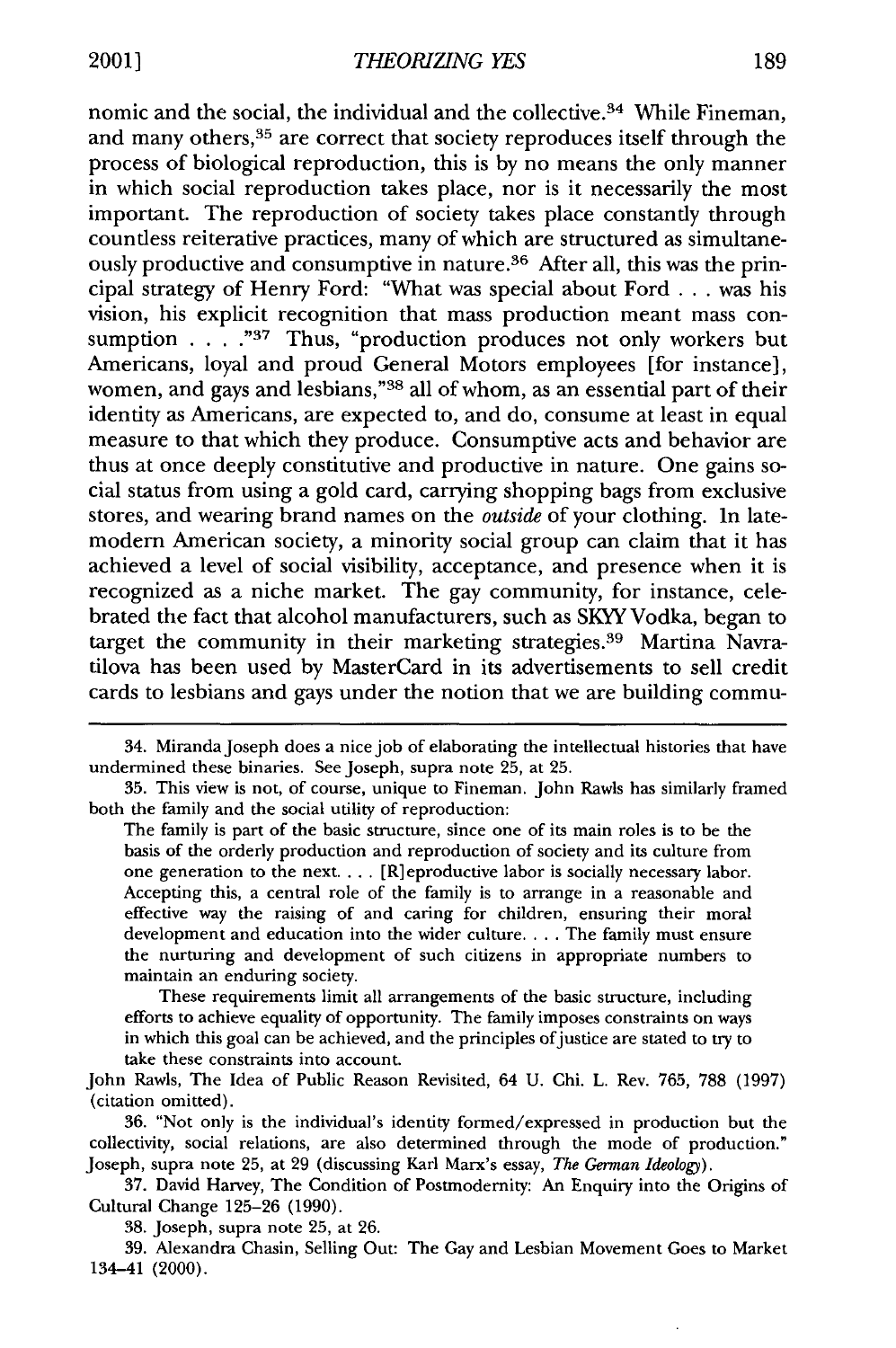nity by making purchases with a rainbow credit card: "The Rainbow card . . . promotes the idea that personal consumption is an effective mode of political participation **.... "40** Similarly, African Americans are urged to build the Black community by buying Black.<sup>41</sup> Such examples illustrate how consumption "become[s] the site and structure through which the community enacts [and produces] its very existence."42

Returning to Fineman's Porsche owner, if there is anything we have learned as members of modern political economies, it is that consumption is society-preserving work. On the other hand, while surely there is social value to the reproduction of the species, I question whether "society-preserving work" accurately or adequately describes how women actually experience the labor they are performing by having and raising children. "Women have children because they love them or the idea of them, to keep a marriage together, to meet social, spousal or parental expectations, to experience pregnancy, or to pass on the family name, genes, or silver." Professor Sanger continues, "[s]ometimes children are conceived for the benefit of existing children: to keep someone from being an only child,"<sup>43</sup> or to provide bone marrow to a dying sibling.<sup>44</sup> Indeed, I suspect that if polled, mothers would rank a species-regarding reason well behind more private and personal motivations for their decisions to reproduce. 45 A recent letter to the editor of the *New Yorker* noted that "many adoptive families I know were driven not by an altruistic urge but by a selfish desire to create a family."<sup>46</sup> To portray mothering as purely altruistic, other-regarding, and socially valuable, and sports car

42. Joseph, supra note 25, at 44.

43. Sanger, M is for the Many Things, supra note 10, at 48.

44. See id. at 48-49 (citing Denise Hamilton, Woman Is Having Baby to Save Her Ailing Daughter, L.A. Times, Feb. 16, 1990, at Al); Denise Grady, Son Conceived to Provide Blood Cells for Daughter, N.Y. Times, Oct. 4, 2000, at A24; Abigail Trafford, Brave New Reasons for Mothering: Having a Baby to Produce a Potential Organ Donor, Wash. Post, Feb. 27, 1990, at Z6.

45. "[P]oor people have children for the same reasons that other people have children. All the data shows that people have children because they want companionship or because children are valued in society." Martha Davis, Contemporary Challenges to Gender Equality, 43 N.Y.L. Sch. L. Rev. 159, 171 (1999).

46. Barbara C. Boches, Letter, New Yorker, Aug. 14, 2000, at 5.

<sup>40.</sup> Id. at 198-99.

<sup>41.</sup> See Timothy Bates, Banking on Black Enterprise: The Potential of Emerging Firms for Revitalizing Urban Economies 31-72 (1993); Jeremiah Cotton, Towards a Theory and Strategy for Black Economic Development, *in* Race, Politics, and Economic Development 11, 29-30 (James Jennings ed., 1992); Lateef Mtima, African-American Economic Empowerment Strategies for the New Millennium-Revisiting the Washington-Du Bois Dialectic, 43 How. L.J. 391, 429 (1999) ("African-Americans must restructure intracommunity attitudes to black enterprise. African-Americans must not merely 'buy black,' but must also step up the effort to establish and support more black entrepreneurial and professional endeavors."); Michael L. Moss, Harlem's Economic Paradox, N.Y. Times, Dec. 13, 1995, at A23 (discussing "buy black" sentiments at the root of fatal fire and commercial landlord dispute on Harlem's 125th Street shopping strip); cf. Chasin, supra note 39, at 50-53 (analogizing "Buy Black" to "Buy Queer").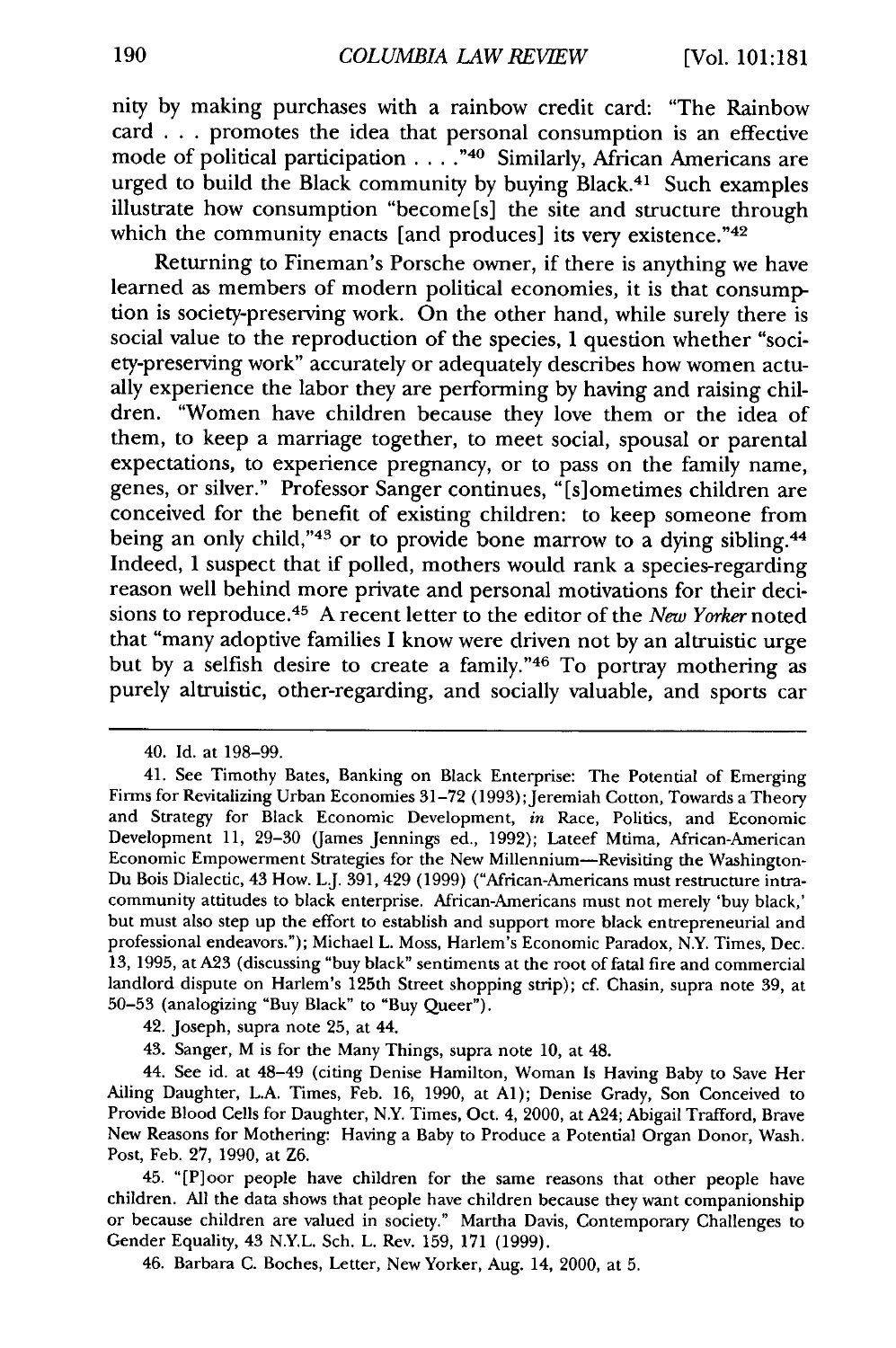ownership as purely selfish and socially inconsequential, is to ignore the complex interrelations between production, reproduction, and consump- $\frac{1}{2}$  tion,  $\frac{1}{47}$  as well as the social forces that govern the "choices" and priorities we set in our own lives.<sup>48</sup>

What is more, even though there is an enormous public interest in the labor performed by mothers-to the point that some feminist theorists describe children as a public good<sup>49</sup>—children remain the private property of their parents, which is an arrangement most feminists do not find troubling.<sup>50</sup> The politics of public value, public subsidy, but private accountability with respect to raising children is revealed to be quite paradoxical under close examination. A recent cover story in the *New York Times Magazine* profiled a family in the leadership of the home-schooling movement. A large number of home schoolers are fundamentalist christian families who, according to the *New York Times Magazine,* "are no longer fighting against the mainstream—they're 'dropping out' and creating their own private America."51 Many families, like the Scheibners profiled in this article, are heeding the call of Paul Weyrich, a founder of the Christian Right, to "drop out of this culture, and find places **...** where we can live godly, righteous, and sober lives."<sup>52</sup> Not coincidentally, these families, and many others like them, are also making the loudest demands for public subsidies or vouchers that will finance home-schooling as well as private, parochial school tuition for families that seek to remove their children from the public school system. It must be worth at least thinking about the carte blanche we give the privatized family to refuse to teach "our" future citizens public norms of tolerance, equality,

<sup>47.</sup> See Joseph, supra note 25, at 29-38.

<sup>48.</sup> Francine Blau, Lawrence Kahn, and Jane Waldfogel have studied the economic and social structures that incentivize or discourage young women's decisions regarding when and whether to marry, concluding that labor market opportunities and education have significant effects upon these choices. See Francine D. Blau et al., Understanding Young Women's Marriage Decisions: The Role of Labor and Marriage Market Conditions, 53 Indus. & Lab. Rel. Rev. 624, 645 (2000).

<sup>49.</sup> See, e.g., Mary Becker, Patriarchy and Inequality: Towards a Substantive Feminism, 1999 U. Chi. Legal F. 21, 73 ("Children are a public good benefiting the entire community: we all benefit from having younger generations of workers, particularly as we age."); Nancy Folbre, Children As Public Goods, Am. Econ. Rev., May 1994, at 86, 86 ("[A]s children become increasingly public goods, parenting becomes an increasingly public service.").

<sup>50.</sup> By contrast, some American Indian tribes treat children as belonging to more than just their parents. See Barbara Ann Atwood, Identity and Assimilation: Changing Definitions of Tribal Power Over Children, 83 Minn. L. Rev. 927, 963 n.152 (1999); see also Nancy D. Polikoff, This Child Does Have Two Mothers: Redefining Parenthood to Meet the Needs of Children in Lesbian-Mother and Other Nontraditional Families, 78 Geo. L.J. 459, 474 (1990) (describing collective approaches to parenting).

<sup>51.</sup> Margaret Talbot, A Mighty Fortress, N.Y. Times, Feb. 27, 2000, (Magazine), at 34, 36.

<sup>52.</sup> A Moral Minority? An Open Letter to Conservatives from Paul Weyrich (Feb. 16, 1999), at http://freecongress.org/fcf/specials/weyrichopenltr.htm (on file with the *Columbia Law Review).*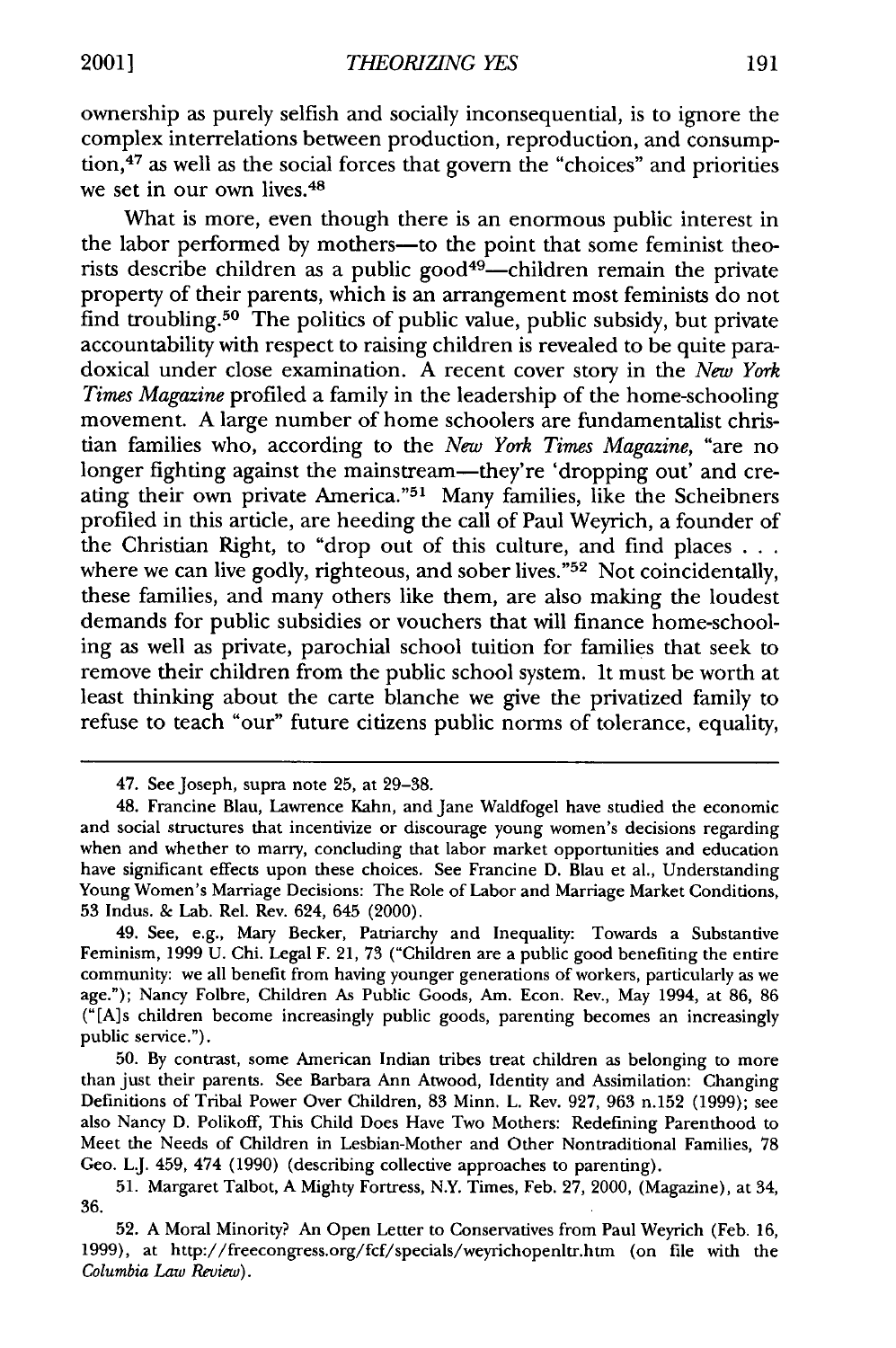and humanity-or worse.<sup>53</sup> The freedom to indulge such non-public, if not anti-public, preferences in the raising of children can be quite alarming-especially when the public is called upon to finance the raising of these future christian soldiers. 54 We have delegated to private parties the task of producing and raising the next generation, and we have done so in the absence of any public accountability for what kinds of people this public service produces.

What also strikes me as worthy of examination is the degree to which parenting is described as productive social activity while, in many regards, parenting has become as much or more about consumption than production. Sylvia Ann Hewlett, the founder of the National Parenting Association, mused in a recent op-ed piece in the *New York Times* about how the public fails to recognize the financial sacrifices that mothers make to raise children.<sup>55</sup> What with "therapy, summer camp, computer equipment and so on,"<sup>56</sup> kids are just darn expensive, she argned. The "and so on" explicitly includes a "three-bedroom home" in her calculus, but surely implicitly entails Pokémon accessories, My Little Pony dolls, Barbies, fancy sneakers, and other expensive articles of consumption that are aggressively marketed to children these days. While I don't think that children of any economic class should be deprived of the toys and other items that bring joy into their lives, I am concerned about the bourgeois framing of an issue that gives the larger public the tab for the marketinginduced "needs" of children. And all in the name of "society-preserving work." That children want things, or their parents wish to provide them to their children, is an insufficient justification for shifting the costs of those needs to the public. In other words, the framing of needs in the language of rights is always problematic, but particularly so where needs, such as those Hewlett asserts, are invoked so uncritically.

Finally, I have one last concern about the "we must reproduce the species" response to my invitation to legal feminists to critically examine repronormativity in society. Policies favoring reproduction are often justified by the need to create another generation of workers who will sup-

<sup>53.</sup> See id. ("What I mean by separation is, for example, what the home-schoolers have done. Faced with public school systems that no longer educate but instead 'condition' students with attitudes demanded by Political Correctness, they have seceded.").

<sup>54.</sup> The IRS has recently determined that a christian home-schooling organization qualifies as a nontaxable charity. See IRS Exemption Rulings, 153 Daily Tax Rep. (BNA), Aug. 8, 2000, at K-2 (Section 509 (a) (2)-Classification as Nonprivate Foundation Due to Nature of Support). In May 1999, Senate Finance Committee Chairman William Roth unveiled an education package that included education IRA withdrawals for qualified education expenses associated with primary and secondary private schooling and certain home-schooling. See Bud Newman, Tax Legislation: Roth Unveils Education Tax Break Package; Cost of \$7.6 Billion over 10 Years is Offset, 95 Daily Tax Rep. (BNA), May 18, 1999, at G-4.

<sup>55.</sup> See Sylvia Ann Hewlett, Editorial, Have a Child, and Experience the Wage Gap, N.Y. Times, May 16, 2000, at A23.

<sup>56.</sup> Id.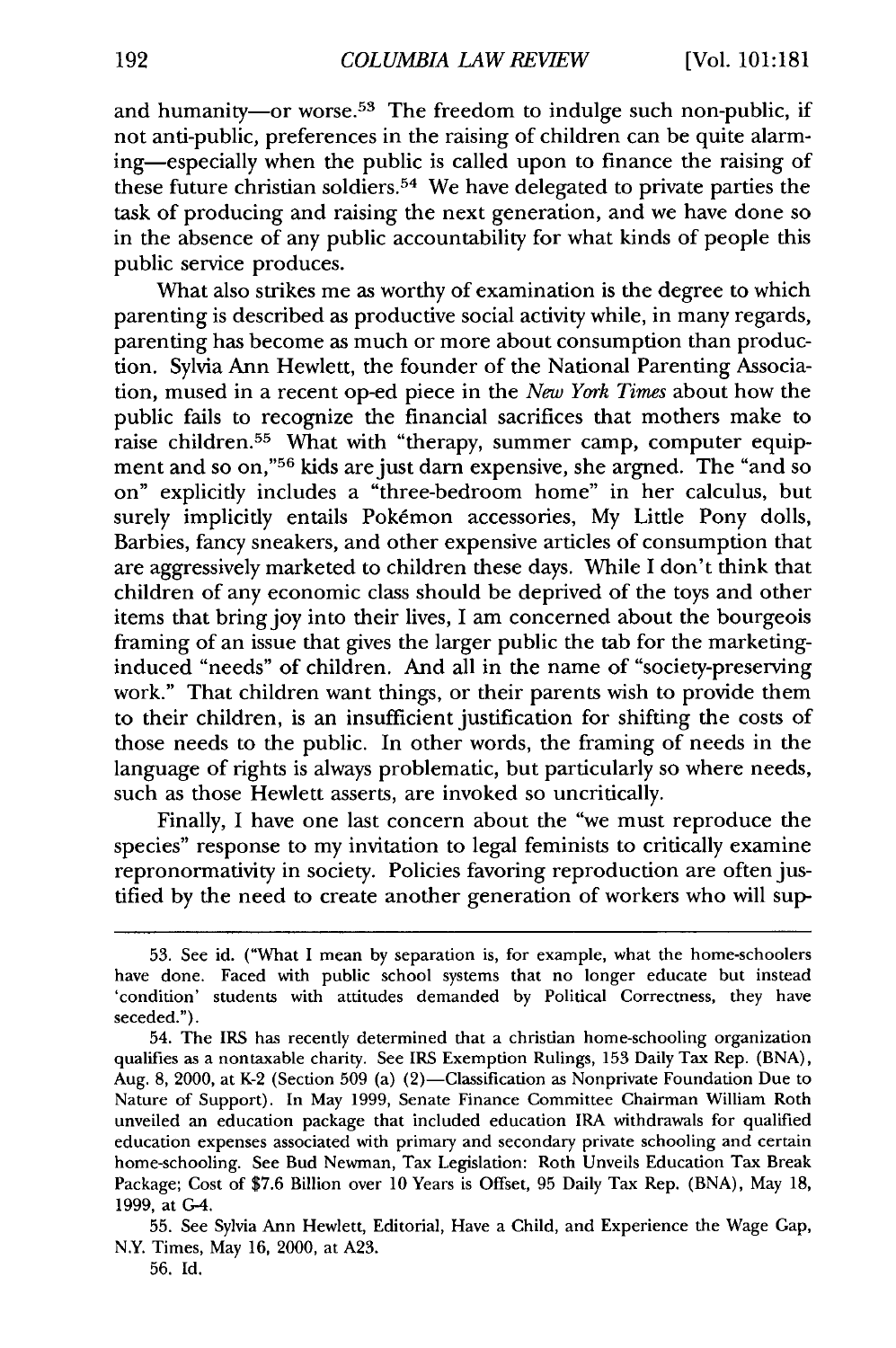port us in our old age.<sup>57</sup> But these policies cannot be disaggregated from immigration policy. The need to maintain a certain corps of tax-paying workers could be met through manipulation of our immigration laws-as we have done in the past to meet demand in particular sectors of the economy.58 With the impending bulge in demand on the social security system precipitated by the retirement of baby boomers, more than a few policymakers have suggested that an increase in legal immigration for higher-skilled workers will replenish the system during a period of excessive demand.

Thus we see a convergence of interests among Silicon Valley executives in need of high-tech labor, immigrant rights groups advocating on behalf of undocumented workers, and those concerned with the financial future of Medicare and Social Security materializing in aggressive lobbying to increase the available workforce. To encourage workers to come to the United States, a recently enacted law increased the number of Hi-B visas annually made available to skilled workers.<sup>59</sup> To further bolster the social security system, a proposed amnesty program legalizes the status of numerous illegal immigrants, a measure that both facilitates more employers paying into the current social security system on behalf of their presently employed workers and creates the sizable workforce necessary to support the financial demands that the impending retirement of the baby-boomers will generate.<sup>60</sup>

**58.** Beginning in **1907,** the federal government vested decisions with respect to the admission of aliens in the Secretary of Labor. See Act of Feb. 20, **1907,** ch. **1134,** 34 Stat. **898;** see also Michael **J.** Churgin, Immigration Internal Decisionmaking: **A** View from History, **78** Tex. L. Rev. **1633, 1635** (2000) (reporting proposed legislation to increase number of visas for skilled foreign workers); Richard Delgado **&** Jean Stefancic, California's Racial History and Constitutional Rationales for Race-Conscious Decision Making in Higher Education, 47 UCLA L. Rev. **1521, 1550** (2000) (discussing the manner in which Mexicans were admitted into the **U.S.** for migrant labor in California during a period of acute labor shortage occasioned **by** the beginning of World War **II);** Marjorie Valbrun, Renewed Bids for Visas for High-Tech Workers Reflect the Political Influence of Silicon Valley, Wall St. **J.,** Sept. **15, 1999,** at A34 (noting expanded influence of Silicon Valley in 2000 elections); Marjorie Valbrun **&** Glenn Burkins, Tight Labor Market Shifts Immigration Debate, Wall St. **J.,** Feb. **10,** 2000, at **A2** (discussing shortage of skilled workers in high-tech industries and proposed legislation to raise immigration cap).

**59.** See, e.g., Lizette Alvarez, Congress Approves a Big Increase in Visas for Specialized Workers, N.Y. Times, Oct. 4, 2000, at **Al** (describing how "the bill's immediate goal is to help high-tech companies recruit employees").

**60.** See The Economic Need for Immigration, Fin. Times, July **31,** 2000, at **19;** Julian Simon, Cato Institute and the National Immigration Forum, Immigration: The Demographic and Economic Facts (July 7, 1998), available at http://www.cato.org/pubs/ policy.report/pr-imintro.html (on file with the *Columbia Law Review).* However, the economic justification for opening up U.S. borders often takes a rather familiar turn when advocates push for the "right" kind of immigrants-those who speak English, are of a certain education and economic class, and can document that they will not become a public charge. See Jodi Wilgoren, California and the West, Immigrants Are a Boon to

**<sup>57.</sup>** See, e.g., Jane Rutherford, One Child, One Vote: Proxies for Parents, **82** Minn. L. Rev. 1463, **1518 (1998)** (describing children as "society's workers, tax-payers, and leaders" and as "qualified workers who can contribute tax dollars toward tomorrow's needs").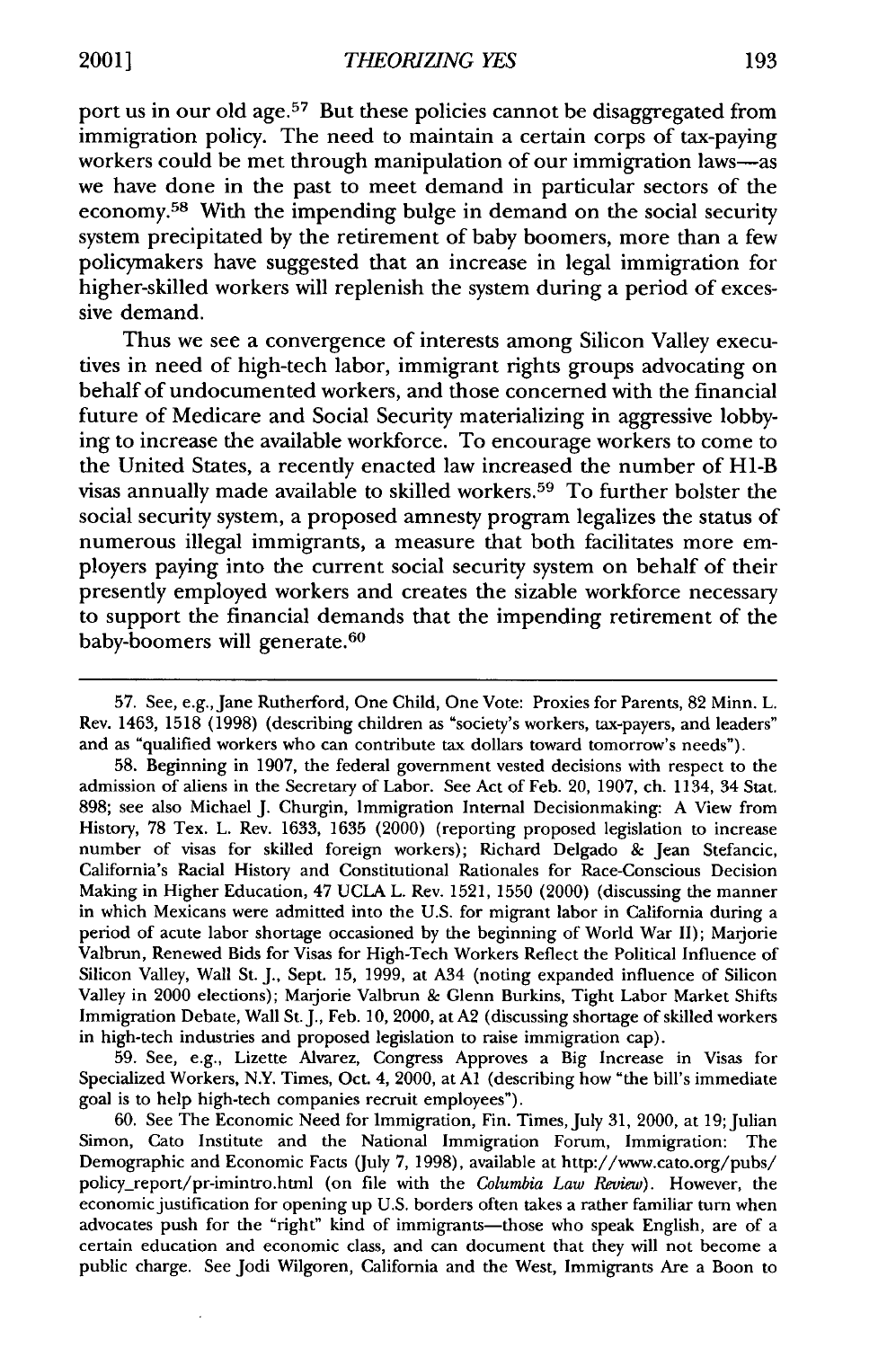The preference for natalist over immigration-based solutions to this intergenerational support problem have often taken the form of looselyveiled racism, xenophobia, or decolonization.<sup>61</sup> In Israel, for instance, the government has long-favored maternal policies that generously subsidize Jewish women's maternity and childcare needs while actively discouraging Palestinian women's reproduction.<sup>62</sup> Similarly, a government report addressing France's slow population growth suggested that the government allow greater immigration. This solution was dismissed out of hand, as the French regarded their country already too full of foreigners. (Multiculturalism has not been embraced by the majority of the French people as a republican value.<sup>63</sup>) Unlike the myth of the melting pot in the United States, "immigrants have practically no place in the French national memory."<sup>64</sup> Instead, the government opted for very generous state subsidies to French women upon the birth of their second and third child, accompanied by a tightening up of immigration laws, particularly for Franco-Algerians and others from former French colonies.<sup>65</sup> In case there was any mistaking the motivation for France's aggressive natalism, socialist President Francois Mitterrand explained that nationalism, not socialism, justified his raising family benefits by twenty-five percent as one of his first acts in office. <sup>66</sup>

62. See, e.g., Mimi Ajzenstadt &John Gal, Appearances Can Be Deceptive: Gender in the Israeli Welfare State 15-18 (June 5, 2000) (unpublished manuscript, on file with the *Columbia Law Review)* (describing the "clear-cut desire on the part of Jewish decisionmakers to adopt a pro-natal policy to encourage Jewish, but not Arab, demographic growth in the newly formed state").

63. See, e.g., Alec G. Hargreaves, Immigration, 'Race' and Ethnicity in Contemporary France 176 (1995) (describing the reform of French nationality laws); The Missing Children, Economist, Aug. 3, 1991, at 44 (explaining how the French have come to view cultural differences as a negative rather than a positive feature of society).

64. Noiriel, supra note 61, at 66, 68.

65. See Hargreaves, supra note 63, at 169-76; Nancy L. Green, Le Melting-Pot: Made in America, Produced in France, 86J. Am. Hist. 1188, 1197 (1999).

66. William Echikson, A Baby Boom, S'il Vous Plait!, Christian Sci. Monitor, Aug. 24, 1983, at 6. See generally Judy Scales-Trent, African Women in France: Immigration, Family, and Work, 24 Brook. J. Int'l L. 705, 708-11 (1999) (describing the increase in African, particularly African female, immigration into France).

Economy, Study Says, L.A. Times, July 7, 1998, at A3 (citing a 1990-1991 study that showed that two-thirds of the women giving birth in public hospitals and one in four federal prisoners were undocumented).

<sup>61.</sup> See Etienne Balibar, Is There a 'Neo-Racism'?, *in* Etienne Balibar & Immanuel Wallerstein, Race, Nation, Class: Ambiguous Identities 17, 21 (Chris Turner trans., Verso ed. 1991) (1988) (conceptualizing "new racism" in France as "the reversal of population movements between the old colonies and the old metropolises"); see also Gérard Noiriel, Difficulties in French Historical Research on Immigration, *in* Immigrants In Two Democracies: French and American Experience 66, 75 (Donald L. Horowitz & Gerard Noiriel eds., 1992) (arguing that immigration policy, from as far back as 1789, was motivated by "the preservation of the traditional national character... admit[ting] the elements capable of assimilation and exclud [ing] the others .... [T] he leitmotif of French political thought on immigration was that in order to preserve the identity of the French people, a policy of ethnic selection must be applied." (citations omitted)).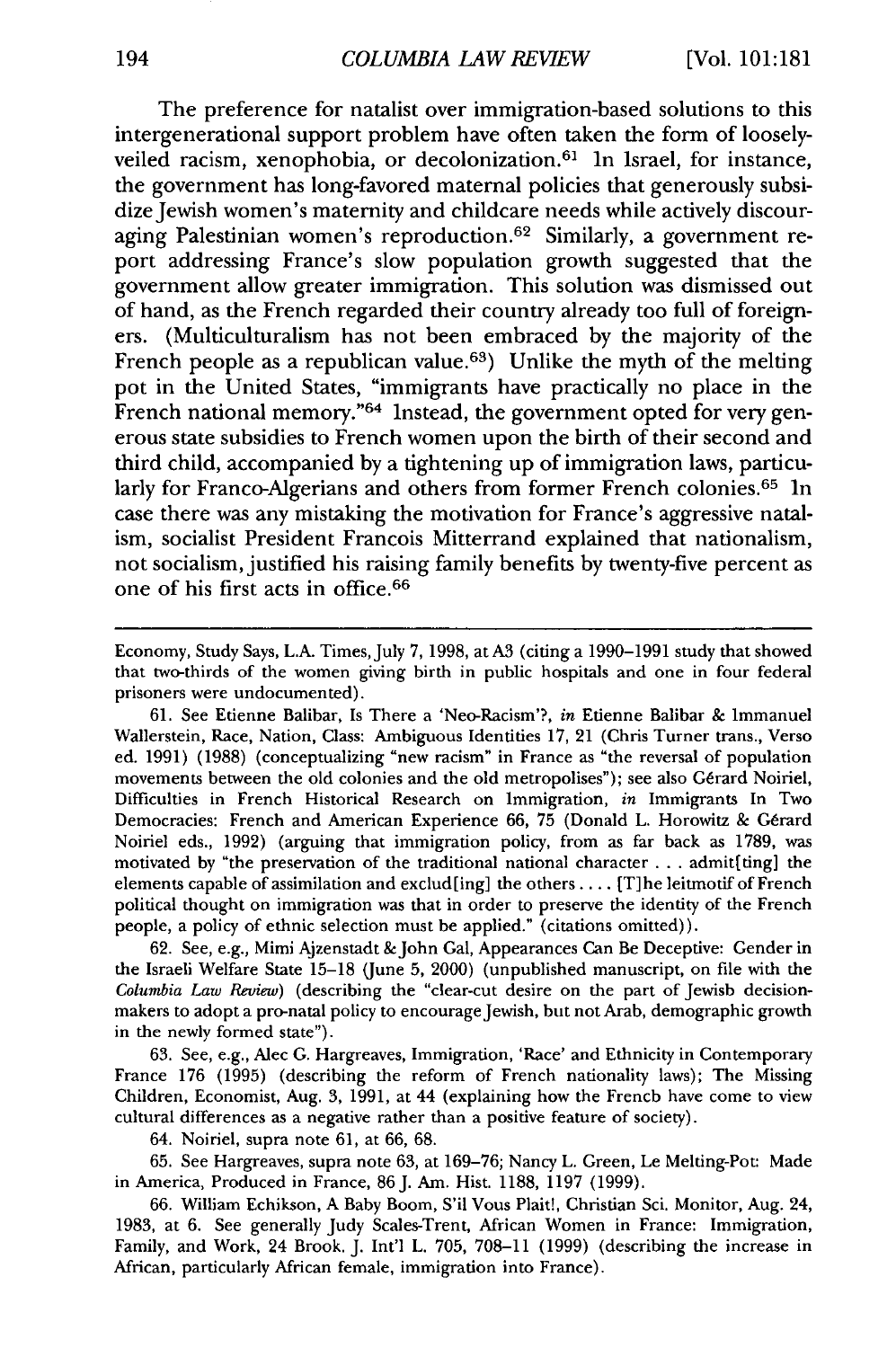Unfortunately, U.S. immigration policy cannot boast of an absence of racist underpinnings. Nineteenth-century immigration laws allowed Chinese men to enter the United States only as laborers, denied entry to Chinese women and children, and prohibited the laborers from intermarrying with non-Chinese women.<sup>67</sup> Such a policy isolated Chinese workers so that they could devote their entire lives to their jobs and prevented an undesirable group from reproducing.<sup>68</sup> Despite our national mythology of the United States as an ethnic melting pot, throughout the nation's history arguments rooted in eugenics and other notions of racial inferiority have been invoked in order to limit immigration and maintain a particular conception of U.S. national identity.<sup>69</sup>

I raise these questions regarding the erasure of the normativity of reproduction with a keen eye to the degree to which the paradigmatic case in each of my examples is a white, middle-class woman. Women of color and low-income women have struggled against overwhelming disincentives to reproduction,<sup>70</sup> including the forced sterilization of African American, Puerto Rican, and American Indian women,<sup>71</sup> and the removal of children of color from their birth parents in order to place them in white families. 72 Our national preference for a natalist solution to preserve society assumes that the production of reproduction take place in white, monied wombs. Similarly, my critique of the privatized family has purchase largely, again, for white, middle-class families. People of color and low-income people have always been vulnerable to intrusive intervention by the state into their family lives.<sup>73</sup> The questions I raise must be asked with these contexts in mind.

This is not to say that the concerns I suggest here have no relevance to women of color and other women whose reproduction has been struc-

69. See Desmond King, Making Americans: Immigration, Race, and the Origins of the Diverse Democracy 166-95 (2000).

70. See, e.g., Dorothy Roberts, Killing the Black Body: Race, Reproduction and the Meaning of Liberty 23 (1997) ("[Slavery] marked Black women from the beginning as objects whose decisions about reproduction should be subject to social regulation rather than to their own will.").

71. See generally Nancy Ehrenreich, The Colonization of the Womb, 43 Duke L.J. 492, 515 (1993) (detailing the involuntary sterilization of women of color through the 1970s who were sterilized because they were believed to be "sexually promiscuous and either too irresponsible or too ignorant to use birth control"); Iris Lopez, Agency and Constraint: Sterilization and Reproductive Freedom Among Puerto Rican Women in New York City, 22 Urb. Anthropology & Stud. Cultural Sys. & World Econ. Dev. 299, 301-03 (1993) (reviewing incidence of sterilization abuse among Puerto Rican women in New York City).

72. See, e.g., Linda Gordon, The Great Arizona Orphan Abduction 309 (1999).

73. See, e.g., Naomi R. Cahn, Models of Family Privacy, 67 Geo. Wash. L. Rev. 1225, 1243 (1999).

<sup>67.</sup> Chinese Exclusion Act, ch. 126, 22 Stat. 58, 59 (1882) (repealed 1943).

<sup>68.</sup> See, e.g., Bill Ong Hing, Making and Remaking Asian America Through Immigration Policy, 1850-1990, at 45-46 (1993) (amply documenting the manner in which U.S. immigration laws were explicitly designed to shape, limit, and manipulate Chinese American, Korean American, and Japanese American identity).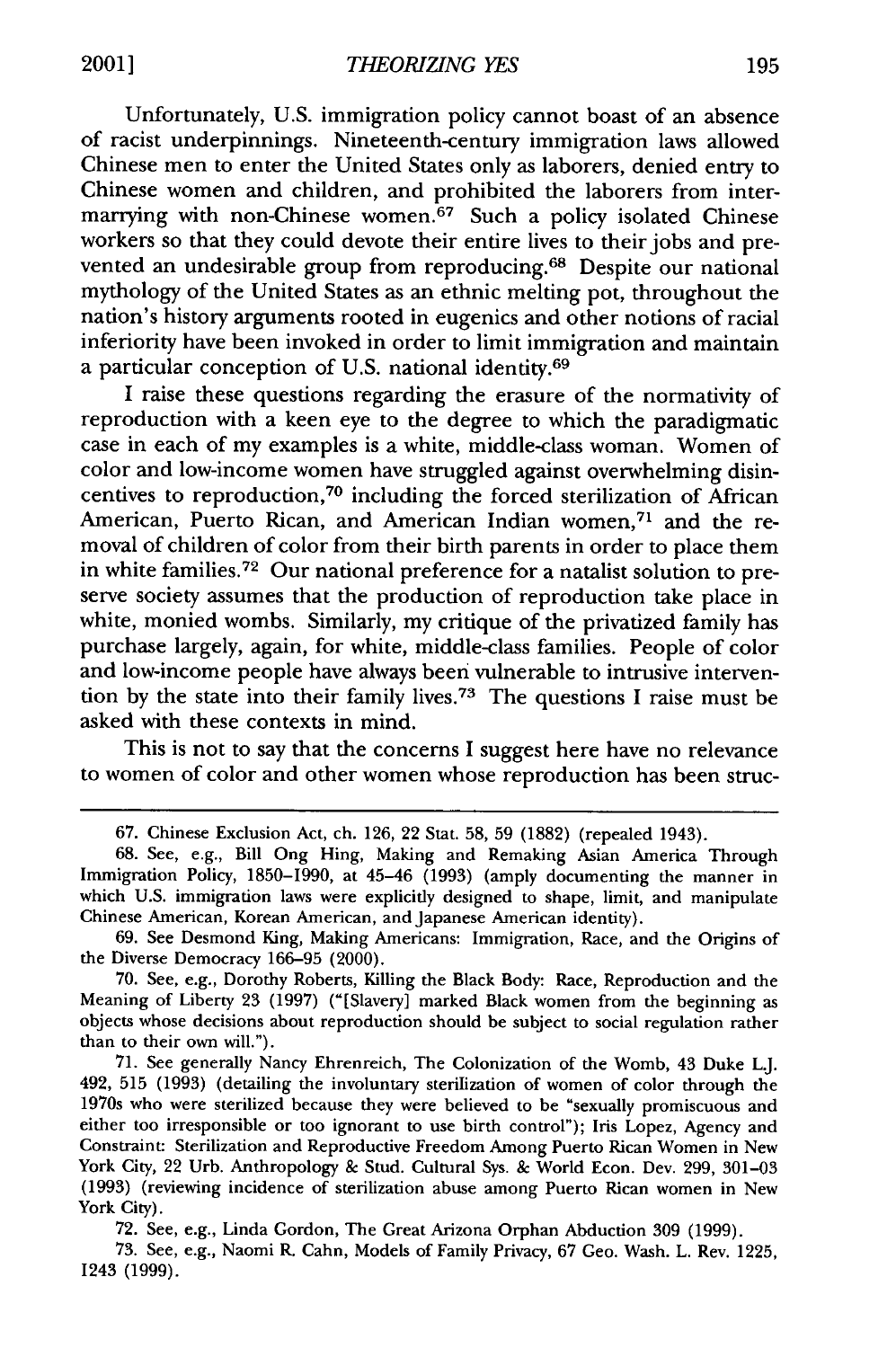turally discouraged, if not prohibited. I hope these remarks will at least problematize arguments made on behalf of reproductively disfavored women in which equality and fairness are figured as the restoration of the repronormative privileges enjoyed by women who are not subject to race and class bias-their "unproblematic" behavior is the baseline against which we measure the extent of the bias suffered by women of color and lesbians, for instance. We should be cautious about developing strategies in which assimilation to a white, middle-class hetero/repro norm stands for the absence of coercion, and the restoration of a non-biased natural set of choices.

Surely public and private forces that discourage or stigmatize women of color's reproductive behavior are worthy of strong opprobrium. The data documenting fertility patterns of women in the United States, however, raises interesting questions regarding the presumed baselines that distinguish coerced from freely-chosen reproduction. Notwithstanding structural disincentives to reproduce, women of color are more likely than white women to have children during their lifetime. For instance, 85.5% of Hispanic/Latina women bear at least one child by the age of 44, as compared with 83% of African American and Asian American women, and  $80.5\%$  of white, non-Hispanic women.<sup>74</sup> So too, fertility operates in inverse proportion to income and education.<sup>75</sup> This data demonstrates durable "preferences" to reproduce among women of color, women earning lower incomes, and less-educated women, but it tells us nothing about the nature of those preferences. These numbers might suggest intracommunity critical, normative discussions regarding the primacy placed upon reproduction. The unstated premise of much of the literature critiquing policies and practices that discourage women of color's fertility is the belief that more women would be reproducing in the absence of these structural disincentives, presumably restoring fertility for Hispanic/Latina women to rates in excess of 90%. Might there be any grounds upon which virtually universal motherhood by Latinas would garner critical attention from critical race feminists? According to what theory of wellbeing, equality, community, and flourishing would a cultural justification or explanation for women of color's overwhelming reproduction be legitimate? Revealing the genealogy of a community norm that privileges large families is surely an important project, but that genealogy does not, standing alone, resolve the question of whether the community norm is one worthy of preserving prospectively. To call it cultural should begin, not end, our critical attention to this issue.

Another way to cast this concern is to ask: What social practices are in need of explanation? Typically, only the deviant, perverse, disfavored, or odd. You do not see biologists plumbing the human genome in search of the "straight gene," nor do we worry that heterosexual kindergarten

<sup>74.</sup> Bachu & O'Connell, supra note 11, at 2 tbl.A.

<sup>75.</sup> Id. at 4 tbl.C.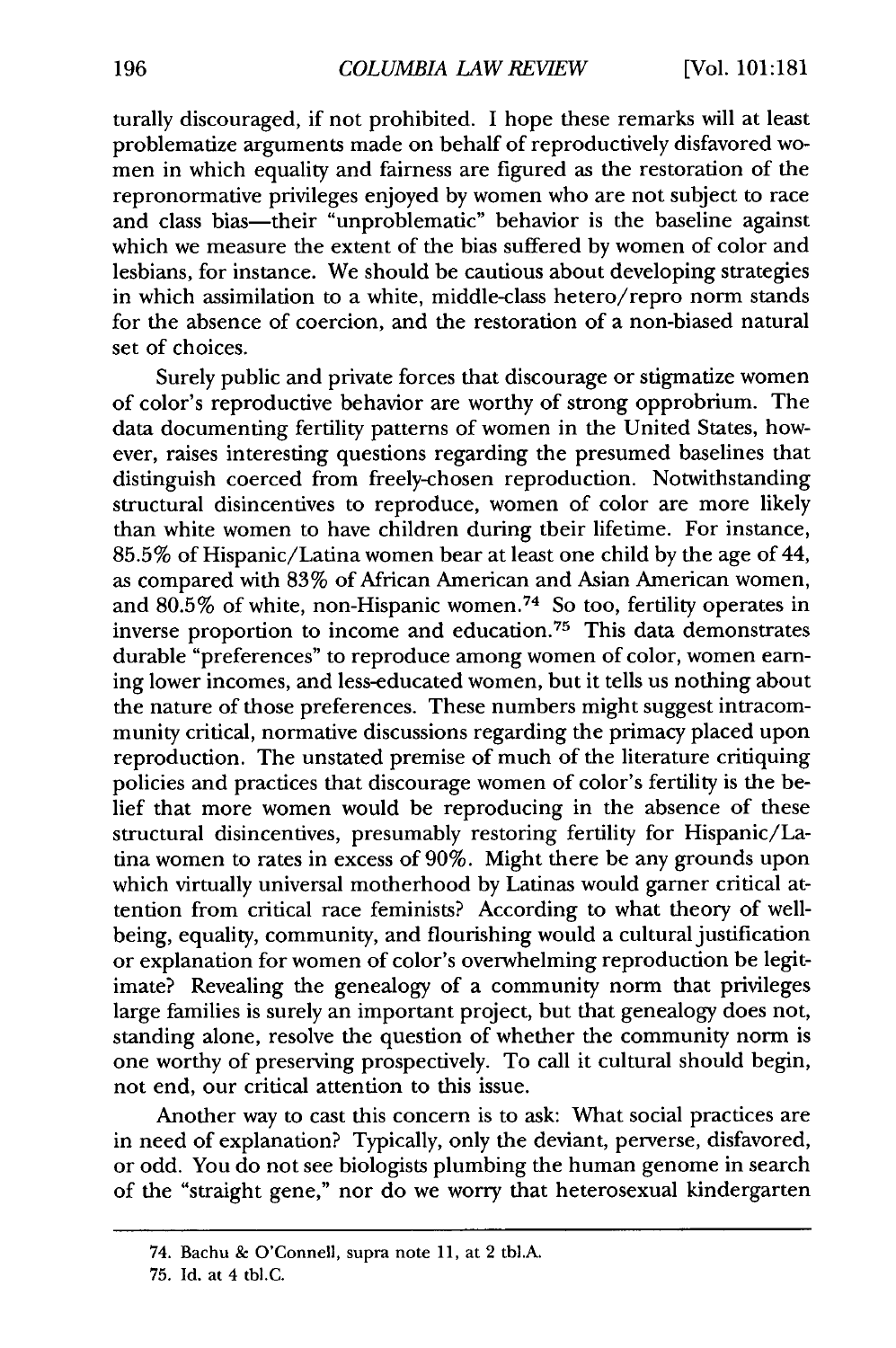teachers will make little kids straight.76 The normativity of white, straight middle-class women's repronormative behavior serves to set-off the lesbian/Black/HIV-positive/infertile/disabled woman's predicament as a marked deviation from the natural order.

It is a common feminist practice to rake a gender-based dragnet over a problem and see what it turns up (glass ceilings, sexual harassment, sex segregation at work, disproportionate amount of caretaking/domestic work done by women at home). But it is also important, from time to time, to take an interest in what it does not pick up (most women are mothers, for instance), and ask why. When we peel away the artifice of the naturalness of the unmarked category, sometimes we find a pay-off to some or a price paid by others. These payments and prices may demand a gender-based analysis—at least in part. My point here is to suggest that legal feminism may benefit from exposing all women's reproduction to this sort of scrutiny.

For these reasons, I hope legal feminists might consider the ways in which repronormative forces affect women's child-bearing and raising "choices," just as (hetero)sexuality has come to be understood as both compulsory and ineluctably the product of heteronormative forces. In understanding this project, feminists should not abandon a concern for the role of reproduction and mothering in women's lives. Instead we could stand to pay closer attention to the taken-for-grantedness of motherhood in feminist legal theory. What is our stake in treating motherhood as a social position and a set of both expectations and entitlements not worthy of the level of interrogation we have visited on other fundamental aspects of women's lives? Too few of us have taken this insight as seriously as I believe Fineman intended it and challenged the baseline that accepts motherhood as an inevitability in women's lives. What are we missing by failing to do so?

### II. GETTING STUCK IN "No"

Implicitly installing Lysistrada as the patron saint of feminism, for many feminist legal theorists, saying no to sex has been understood as one of the principal ways of saying yes to power. 77 No to incest, no to

<sup>76.</sup> For a recent refreshing counterexample, see Gay Teacher's Disclosure Spurs a Debate, N.Y. Times, June 11, 2000, at 36 (In response to parental uproar at a first-grade teacher revealing to his students that his male partner would be "someone you love the way your mom and dad love each other," the school superintendent responded: "Had the teacher at that point said, 'I'm married and have two kids,' no one would have blinked an eye. . **.** .There should not be a double standard for heterosexual and homosexual teachers.").

<sup>77.</sup> The parallel of this strategy to that of Foucault is worth noting: "We must not think that by saying yes to sex, one says no to power." 1 Michel Foucault, The History Of Sexuality 157 (Robert Hurley trans., 1978). Part of Foucault's project in the first volume of *History of Sexuality* was to critique a conception of sex as a natural drive that stands prior to and outside of relations of power that regulate sexual behavior through organized mechanisms of sexuality. My project in this Essay is to challenge feminist legal theory that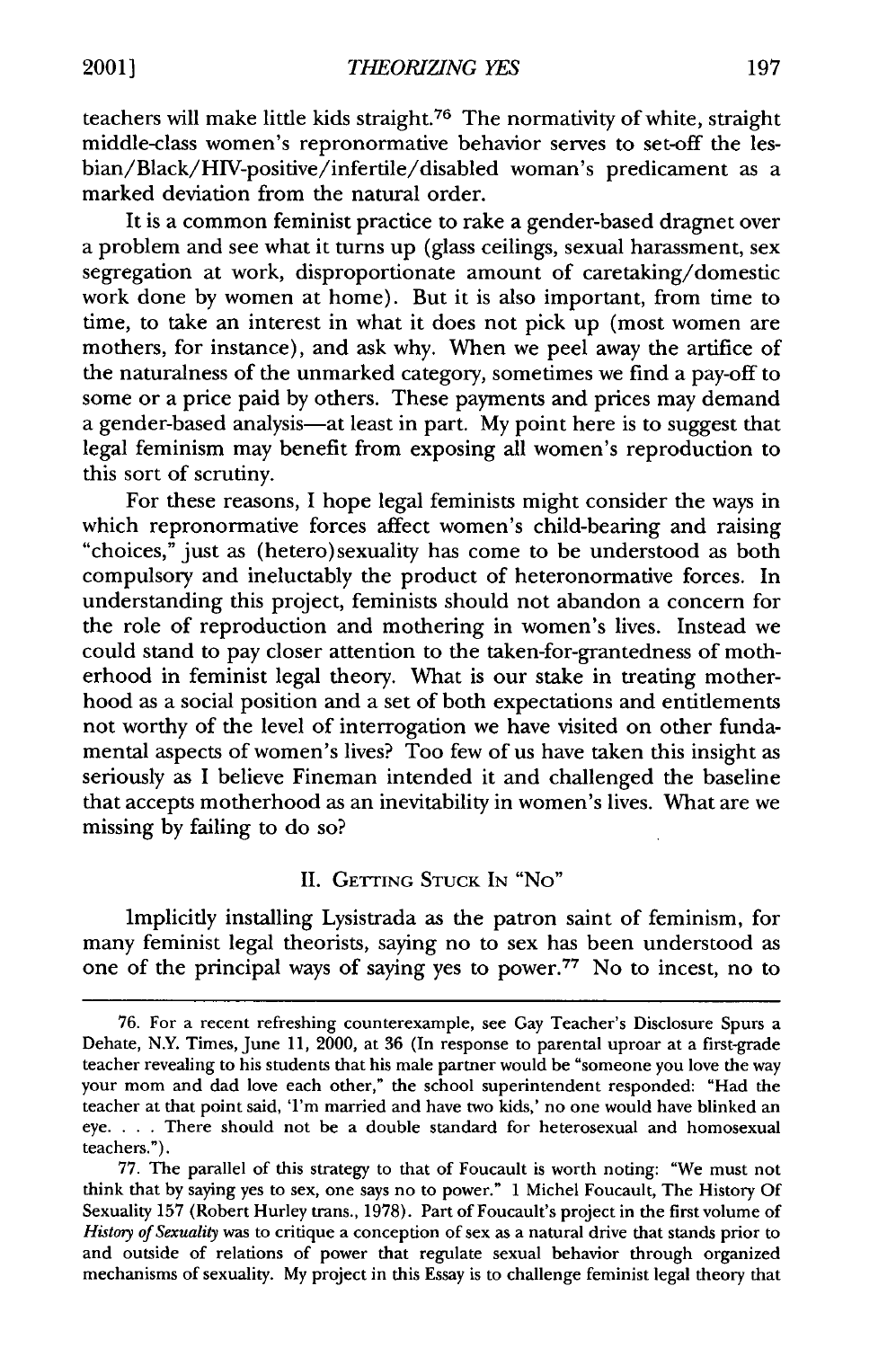rape, no to sexual harassment-the link between sex and women's oppression has been one of the fundamental insights of second-wave feminism. 78 Thanks in no small part to the work of Catharine MacKinnon, <sup>79</sup> legal feminism can pride itself in having developed a comprehensive analysis of the ways in which male domination of women is achieved by sexual means.<sup>80</sup> MacKinnon's dominance in legal feminism can be attributed, in large measure, to the degree to which her description of women's oppression intuitively resonates with the experiences of many women.

Because there is much about which MacKinnon is right, she cannot be dismissed out of hand. However, the rightness of her project and the degree to which she overstates her prescription leaves legal feminism in an uncomfortable bind: "To the extent that MacKinnon over determines male sexuality as violence, she under determines female sexuality as the null set,"<sup>81</sup> or worse, a terrain fully colonized by male power: "Sex feeling good may mean that one is enjoying one's subordination; it would not be the first time. '82 For MacKinnon, all gender is always already about sexuality, and all sexuality is always already about gender. And both gender and sexuality are entirely about women's subordination to men.<sup>83</sup> Thus, "no" is the only viable feminist answer to any sexual question.

79. E.g., Catharine A. MacKinnon, Feminism Unmodified (1987) [hereinafter MacKinnon, Feminism Unmodified]; Catharine A. MacKinnon, Toward a Feminist Theory of the State (1989) [hereinafter MacKinnon, Toward a Feminist Theory of the State].

80. MacKinnon writes:

Gender socialization is the process through which women come to identify themselves as sexual beings, as beings that exist for men .... According to this revision, one "becomes a woman"—acquires and identifies with the status of female-not so much through physical maturation or inculcation into appropriate role behavior as through the experience of sexuality **....** Women and men are divided by gender, made into the sexes as we know them, by the social requirements of heterosexuality, which institutionalizes male sexual dominance and female sexual submission. If this is true, sexuality is the linchpin of gender inequality.

Catharine A. MacKinnon, Feminism, Marxism, Method, and the State: An Agenda for Theory, 7 Signs 515, 531-33 (1982).

83. According to MacKinnon:

[A] theory of sexuality becomes feminist to the extent it treats sexuality as a construct of male power-defined by men, forced on women, and constitutive in the meaning of gender. Such an approach centers feminism on the perspective

**<sup>1)</sup>** neglects any positive theory of sexuality, 2) overdetermines all sexuality as always already polluted by sexist, male power and therefore toxic to women, or 3) posits a positive conception of sexuality that is the opposite of power.

<sup>78.</sup> See, e.g., Kathleen Barry, Female Sexual Slavery 194 (1979) ("Sex-is-power is the foundation of patriarchy .... Institutionalized sexism and misogyny-from discrimination in employment, to exploitation through the welfare system, to dehumanization in pornography-stem from the primary sexual domination of women in one-to-one situations.").

<sup>81.</sup> Katherine M. Franke, What's Wrong With Sexual Harassment?, 49 Stan. L. Rev. 691, 741 (1997).

<sup>82.</sup> MacKinnon, Feminism Unmodified, supra note 79, at 218.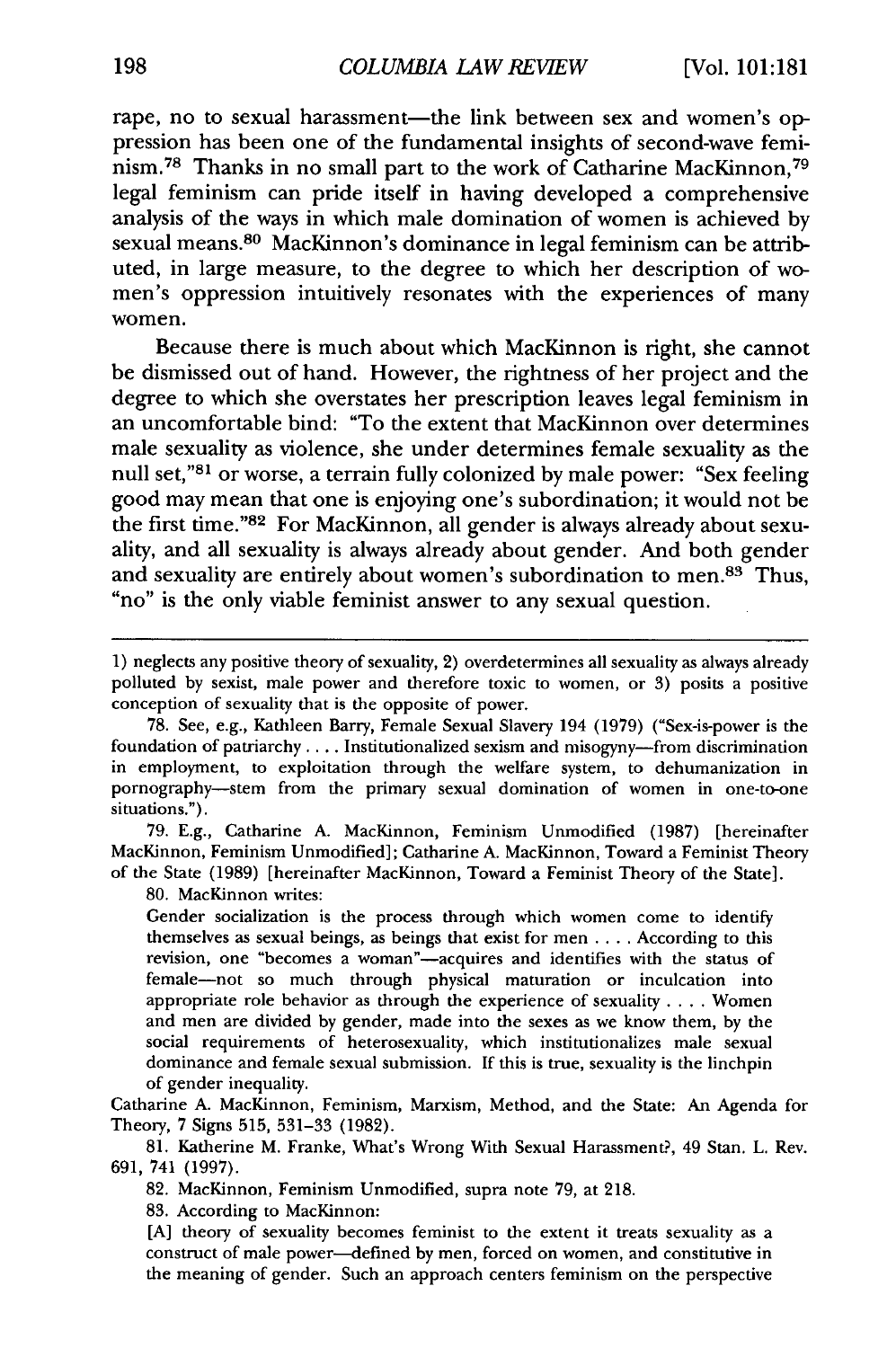**Of** course, not all legal feminists have signed up for MacKinnon's project; indeed she has as many critics as she has fans. Nevertheless, even among MacKinnon's greatest critics, the objects of scrutiny in the legal feminist landscape by and large remain those brought into view by MacKinnon's frame. In this domain of legal feminism, sexuality is accounted for not as reproduction and dependency, but as danger. Sexuality is something that threatens from without. It is an exogenous colonizing technology of our (women's) oppression, and is always to be examined with a "feminist eye" to the special injury that sexual violence inflicts on women. Thus, within much of legal feminism, when an objectionable practice takes on a sexual character, it has achieved its most injurious form. Assault is bad; rape is much worse. Workplace harassment is bad; workplace sexual harassment is much worse.84 Emotional betrayal by a spouse is bad; adultery is much worse. Exploitative working conditions are bad; exploitative sex work is much worse.<sup>85</sup>

Just as the specter of a domain of sexuality that is the excess over bare procreation is erased by many legal feminists who theorize sex as dependency, here we see any excess beyond sexual danger equally erased by legal feminists who construct sex as something that is *done to, not by,* women. On that ground, we witness the most aggressive calls from feminists for the legal regulation of rogne sexuality, such as pornography, prostitution, infidelity, sexual violence, and sexual predation. Might there be reason for caution in the feminist impulse to exercise juridical control over this excess?

While I might agree that some of this conduct is unquestionably worthy of legal regulation and public condemnation, the feminist call for greater legal sanctions for sexual violence risks playing into the hands of those who regard human sexuality as something to be indulged in only for the purposes of reproduction.<sup>86</sup> The failure of legal feminists to articulate and press a viable positive domain of non-reproductive sexuality has left such a domain overdetermined as either lesbian territory or the site of surplus male sexuality that is in need of taming, if not excising alto-

of the subordination of women to men as it identifies sex, that is, the sexuality of dominance and submission, as crucial, as fundamental, as on some level definitive, in that process.

Catharine A. MacKinnon, Pleasure under Patriarchy, *in* Theories of Human Sexuality 67-68 (James H. Geer & William T. O'Donohue eds., 1987).

84. Vicki Schultz has described this impulse in sexual harassment jurisprudence. See, e.g., Vicki Schultz, Reconceptualizing Sexual Harassment, 107 Yale L.J. 1683, 1685-86 (1998) (describing how the law has come to privilege only sex-based harassment that is sexual in nature).

85. See generally Beverly Balos & Mary Louise Fellows, A Matter of Prostitution: Becoming Respectable, 74 N.Y.U. L. Rev. 1220, 1303 (1999) (calling for legal reform to "undermine the degeneracy/respectability dichotomy that prostitution embodies").

86. The unfortunate congruence of feminist and radical right campaigns for the regnlation of pornography is the best example of this potentiality.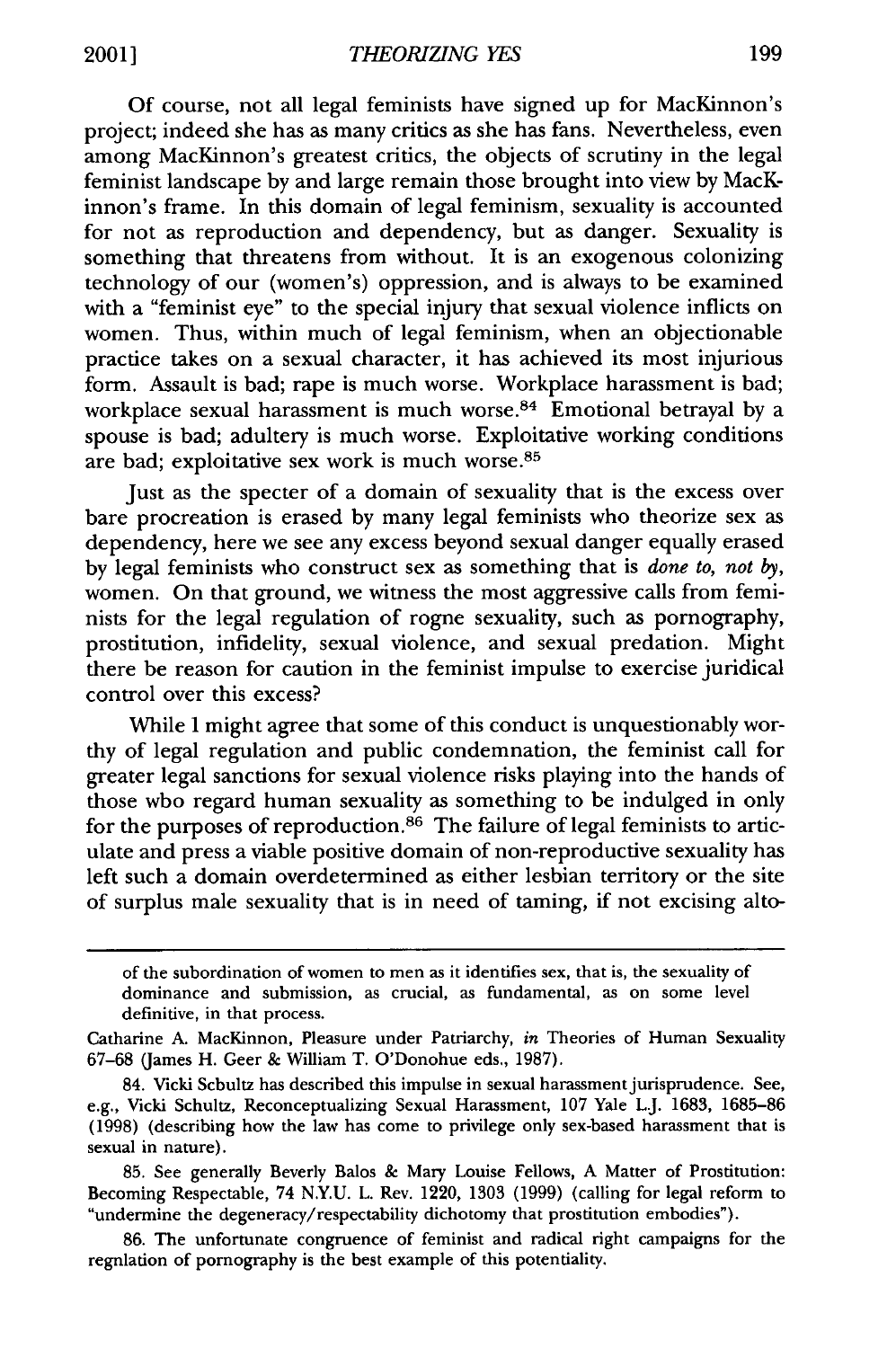gether, through juridical means. $87$  The overwhelming attention we have devoted to prohibitions against bad or dangerous sex has obscured, if not eliminated, a category of desires and pleasures in which women might actually want to indulge.

Another aspect of this dynamic is revealed in the priority given to arguments marshaled against certain forms of sexual violence against women. Rarely is the diminishment or marginalization of women's sexual pleasure invoked as a reason, albeit one among others, to oppose particularly odious social practices. Limitations on access to sexual education in schools, as well as an absence of affordable contraception and abortion, are targets of feminist criticism for a number of reasons. Yet, by and large, the basis of the legal feminist demand for greater reproductive resources has been grounded in the avoidance of dependency,<sup>88</sup> or the importance of women's autonomy or liberty. Indeed, some legal feminists have framed the abortion issue as one that fundamentally involves enabling *men's* sexual pleasure on the one hand, and women's exploitation on the other.89 Women's right to enjoy their own body is entirely absent

88. See, e.g., Robin West, Caring for Justice 141-42 (1997) [hereinafter West, Caring for Justice]; Robin West, Integrity and Universality: A Comment on Ronald Dworkin's *Freedom's Law,* 65 Fordham L. Rev. 1313, 1325 (1997) ("What *Griswold* and *Eisenstadt* protected for both married and unmarried individuals was the freedom to engage in heterosexual intercourse without fear of familial and reproductive consequences.").

89. This has been, in essence, Catharine MacKinnon's approach to the issue. See, e.g., Catharine A. MacKinnon, Reflections on Sex Equality Under Law, 100 Yale L.J. 1281, 1300 (1991) ("Women can have abortions so men can have sex."). Discussions with Kendall Thomas brought this angle to my attention. Opposition to female genital cutting is another excellent example of the sublimation of women's pleasure in the struggle to eliminate sexist practices. Those who advocate for the elimination of these cuttings do so on the grounds that these practices expose women to infection, are extremely painful, and are likely to produce infertility or incontinence. The reduction, if not elimination, of clitoral sexual pleasure is mentioned belatedly, if at all, by many of the activists who oppose these practices. The effect that genital cuttings might have on a girl's capacity for sexual pleasure was not once invoked as among the justifications for federal legislation

<sup>87.</sup> An ironic implication of this tendency lies where legislatures have enacted laws to address various types of male sexual transgression, but have done so in gender neutral terms, thus exposing women to regulation by these same laws in equal degree. The legal regulation of pornography, adultery, and domestic violence, for instance, has resulted in the seizure of feminist and lesbian writings, see, e.g., Nadine Strossen, A Feminist Critique of "The" Feminist Critique of Pornography, 79 Va. L. Rev. 1099, 1145-47 (1993) (describing seizure of lesbian magazines and books under Canadian anti-pornography law); enforcement of adultery laws against women, see, e.g., Bonura v. Bonura, 505 So. 2d 143, 145 (La. Ct. App. 1987) (granting divorce in favor of husband on grounds of wife's adultery); Zeringue v. Zeringue, 479 So. 2d 443, 446 (La. Ct. App. 1985) (upholding mutual fault divorce based on adultery by both parties); Armistead v. Armistead, No. 0614- 97-3, 1998 WL 37320, at \*2-\*3 (Va. Ct. App. Feb. 3, 1998) (confirming that adultery by wife is grounds for divorce in husband's favor); Peyton v. Countryside Orthopaedics, P.C., No. 18157, 1999 WL 1417214, at \*4 (Va. Cir. Ct. Oct. 8, 1999) (wife's adultery considered important if contributing to divorce); and a steep rise in arrests of women pursuant to mandatory arrest policies in domestic violence situations, see Linda G. Mills, Killing Her Softly: Intimate Abuse and the Violence of State Intervention, 113 Harv. L. Rev. 550, 588 n.190 (1999).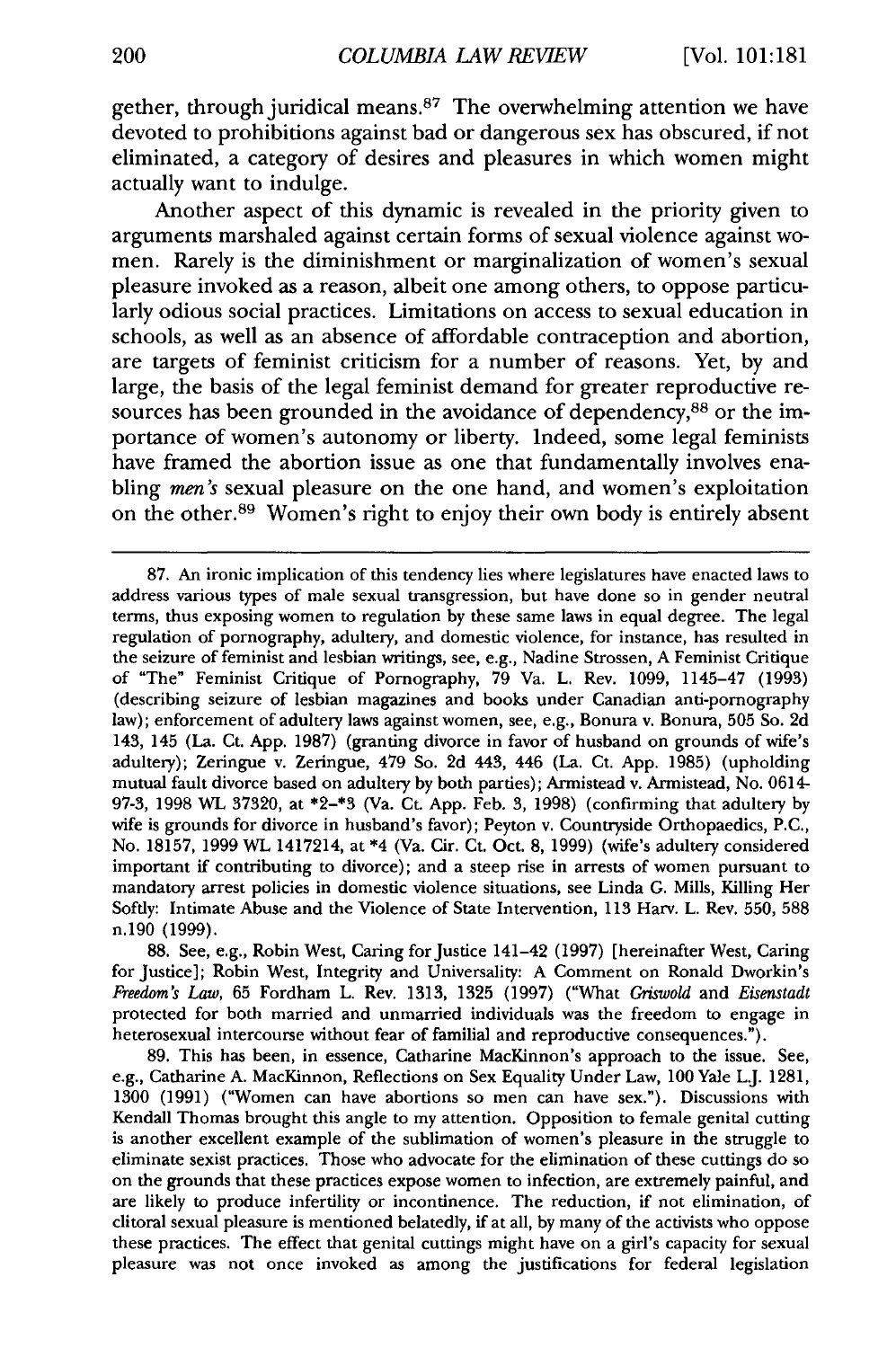in these feminist legal arguments. It has been the gay and queer legal theorists who see these issues as about a "right to sex."<sup>90</sup>

I wonder if an intergenerational moment might have arrived when we would want to de-sacrilize the sex-danger alchemy within feminist legal theory-not to ignore the significance of sexual violence for women, but instead to de-essentialize sex's a priori status as a site of danger for women and one best cleansed of such danger. An example may best illustrate the point. Some of us who teach sexual harassment law have begun using a heuristic that excavates an interesting generational shift. I now ask my students which practice they would find most humiliating, objecti-

condemning so-called "female genital mutilation." See, e.g., H.R. Rep. 103-501, at 10 (1994). The findings state that complications from FGM are common and include immediate shock, bleeding, infection, and death as well as delayed medical problems such as scarring, menstrual pain and blockage, pelvic and urinary tract infections, severe injury and pain during intercourse, infertility, and difficulty with labor and delivery. There also may be psychological complications since these painful rituals can be a source of extreme emotional trauma.

Id. See also Introduction of Legislation to Prevent Female Genital Mutilation and the Dangers of the National Security Revitalization Act, 141 Cong. Rec. H1695 (daily ed. Feb. 14, 1995) (statement of Rep. Schroeder) ("FGM causes serious health problemsbleeding, chronic urinary tract and pelvic infections, build-up of scar tissue, and infertility. Women who have been genitally mutilated suffer severe trauma, painful intercourse, higher risk of AIDS, and childbirth complications."). Ali Miller and Carole Vance have convinced me that Representative Schroeder and other Western or United Nations feminists have downplayed or eliminated the pleasure argument from their advocacy against female genital surgeries as a strategic matter. While this judgment may make sense on *real politik* grounds, it does have the effect of perpetuating the erasure of women's sexual pleasure as a significant human fights injury. Indeed, women do not have a human right to the sexual enjoyment of their bodies, but only a right to freedom from infection and pain. See Report of the World Conference of the U.N. Decade for Women: Equality, Development and Peace, Copenhagen, July 14-30, 1980, at 34, U.N. Doc. A/CONF.94/35 (1980). Radhika Coomaraswamy, the United Nations Special Rapporteur on Violence Against Women, has framed women's sexual rights as fundamentally reproductive in nature: "the issue of [women's] sexual rights... refers generally to a woman's control over her sexuality and her access to primary and secondary health care and reproductive technologies." Radhika Coomaraswamy, Reinventing International Law: Women's Rights as Human Rights in the International Community, Edward A. Smith Lecture at Harvard Law School (Mar. 12, 1996), available at http://www.law.harvard.edu/programs/HRP/ Publications/radhika.html (on file with the *Columbia Law Review).* Any excess over mere reproduction is framed as an issue of concern to "the gay movement." Id. While Coomaraswamy eloquently makes the case that female genital cutting is a violation of women's human rights, she fails to regard the human rights issue raised by these practices as relating to a limitation on women's sexual pleasure.

90. See David B. Cruz, "The Sexual Freedom Cases"? Contraception, Abortion, Abstinence, and the Constitution, 35 Harv. C.R.-C.L. L. Rev. 299, 300-03 (2000); Richard D. Mohr, Mr. Justice Douglas at Sodom: Gays and Privacy, 18 Colum. Hum. Rts. L. Rev. 43, 83 (1986) ("[T]hough the Court has failed to acknowledge the logical conclusion to its privacy decisions, [the Court] protect[s] the right to have sex."). Sylvia Law would be an exception to this more general rule in recognizing and arguing for a right to sex on feminist grounds. See, e.g., Sylvia A. Law, Homosexuality and the Social Meaning of Gender, 1988 Wis. L. Rev. 187, 225 ("People have a strong affirmative interest in sexual expression and relationships.").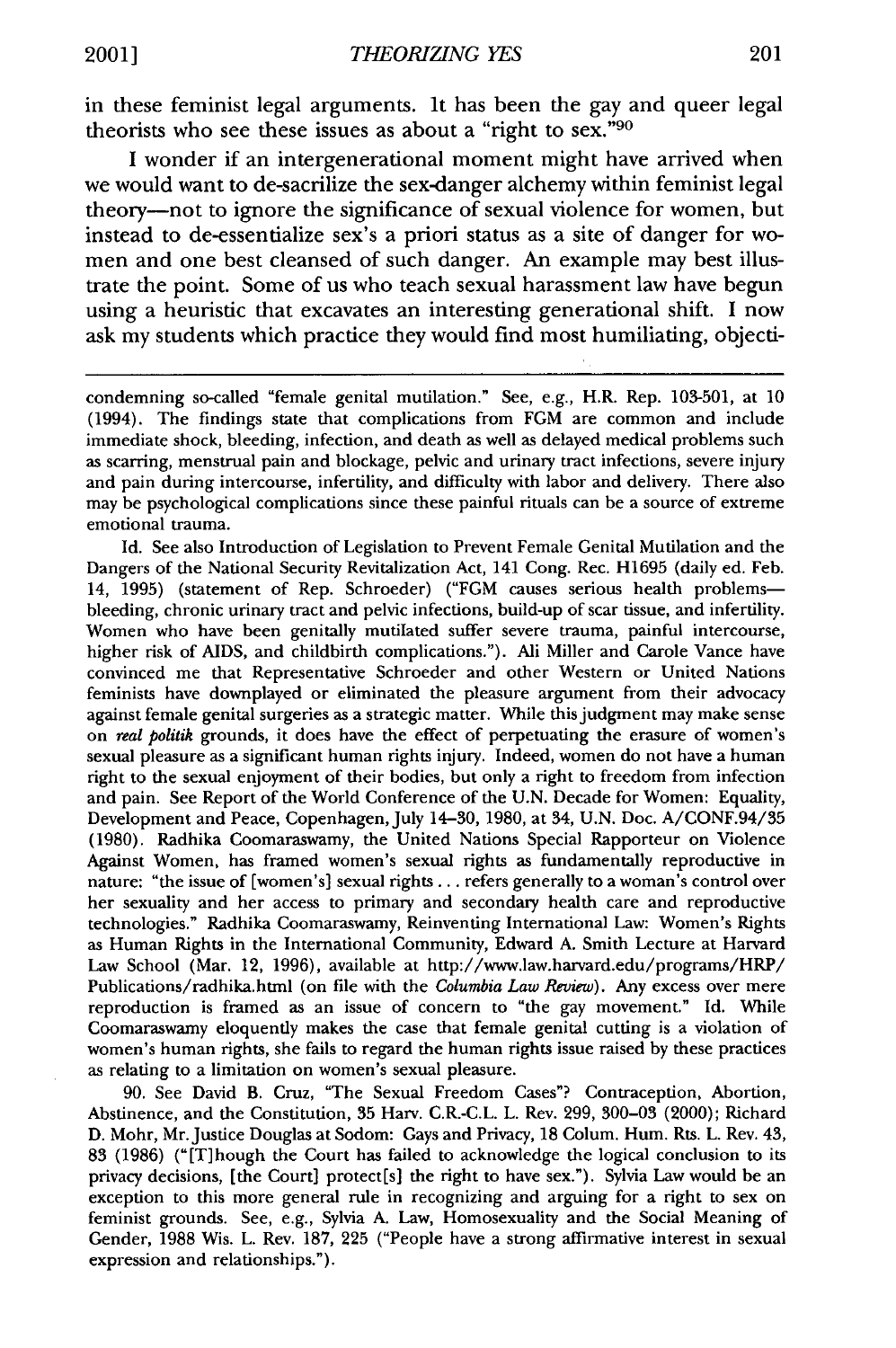fying, or objectionable: having a male boss ask you, out of nowhere, to (i) kiss him, (ii) babysit for his kids, or (iii) be responsible for serving coffee at staff meetings. Few of my female students select the kiss as the most objectionable encounter. When we discuss their reasons for their selections,<sup>91</sup> I cannot easily write off their failure to get the "right feminist answer" to an impoverished feminist education or false consciousness. Rather, sex seems to have become a less "dense transfer point for relations of [gender-based] power"<sup>92</sup> for some women a generation younger than my feminist peers and I. This is not to say that sex no longer plays a role in gender-based hierarchies, but rather, that we might want to reassess the synergistic danger it presents today as compared with the period in which we first formulated these analyses twenty years ago. Such a generational shift highlights the fact that a feminist approach to sex and sexuality must still simultaneously address the reduction of dangers we face, the burdens of dependency, and the possibilities for women's experiences of pleasure.

Surely legal feminists must remain committed to the idea that "sexuality [is] not an unchanging biological reality or a universal, natural force, but [is], rather, a product of political, social, economic, and cultural processes."93 In other words, sexuality has a history. My concern is that current feminist legal theory at times gives way to an impulse to dehistoricize sexuality when we suture women's bodies to motherhood and the inevitability of violence.

#### III. WHAT HAvE WE DONE?

In 1984, Gayle Rubin mused that feminism was best equipped to analyze and address gender-based subordination, and that a different discourse was needed to adequately analyze sexuality. 94 From this observation, many believe, 95 lesbian and gay, and then queer, theory was born. 96 For example, the introduction to *The Lesbian and Gay Studies Reader,* pub-

95. Ironically, Rubin is not among those who hold this belief. See Interview, Gayle Rubin with Judith Butler, Sexual Traffic, *in* Feminism Meets Queer Theory 68, **73** (Elizabeth Weed & Naomi Schor eds., **1997).**

**96.** Rubin's "Thinking Sex" is the first essay in The Lesbian and Gay Studies Reader (Henry Abelove et al. eds., **1993).** Eve Sedgwick's *Epistemology of the Closet* is widely regarded as one of queer theory's early canonical texts. Here Sedgwick argued that the question of gender and the question of sexuality are "not the same question, that in twentieth-century Western culture gender and sexuality represent two analytic axes that

<sup>91.</sup> Most students rate babysitting as by far the most objectionable, responding to the greater offensiveness of maternal stereotyping over sex.

<sup>92.</sup> Foucault, supra note 77, at 103.

<sup>93.</sup> Kathy Peiss & Christina Simmons, Passion and Power: An Introduction, *in* Passion and Power 3, 3 (Kathy Peiss & Christina Simmons eds., 1989).

<sup>94.</sup> See Gayle Rubin, Thinking Sex: Notes for a Radical Theory of the Politics of Sexuality, *in* Pleasure and Danger 267, 307 (Carole S. Vance ed., 1984) ("Feminism is the theory of gender oppression. To automatically assume that this makes it the theory of sexual oppression is to fail to distinguish between gender, on the one hand, and erotic desire, on the other.").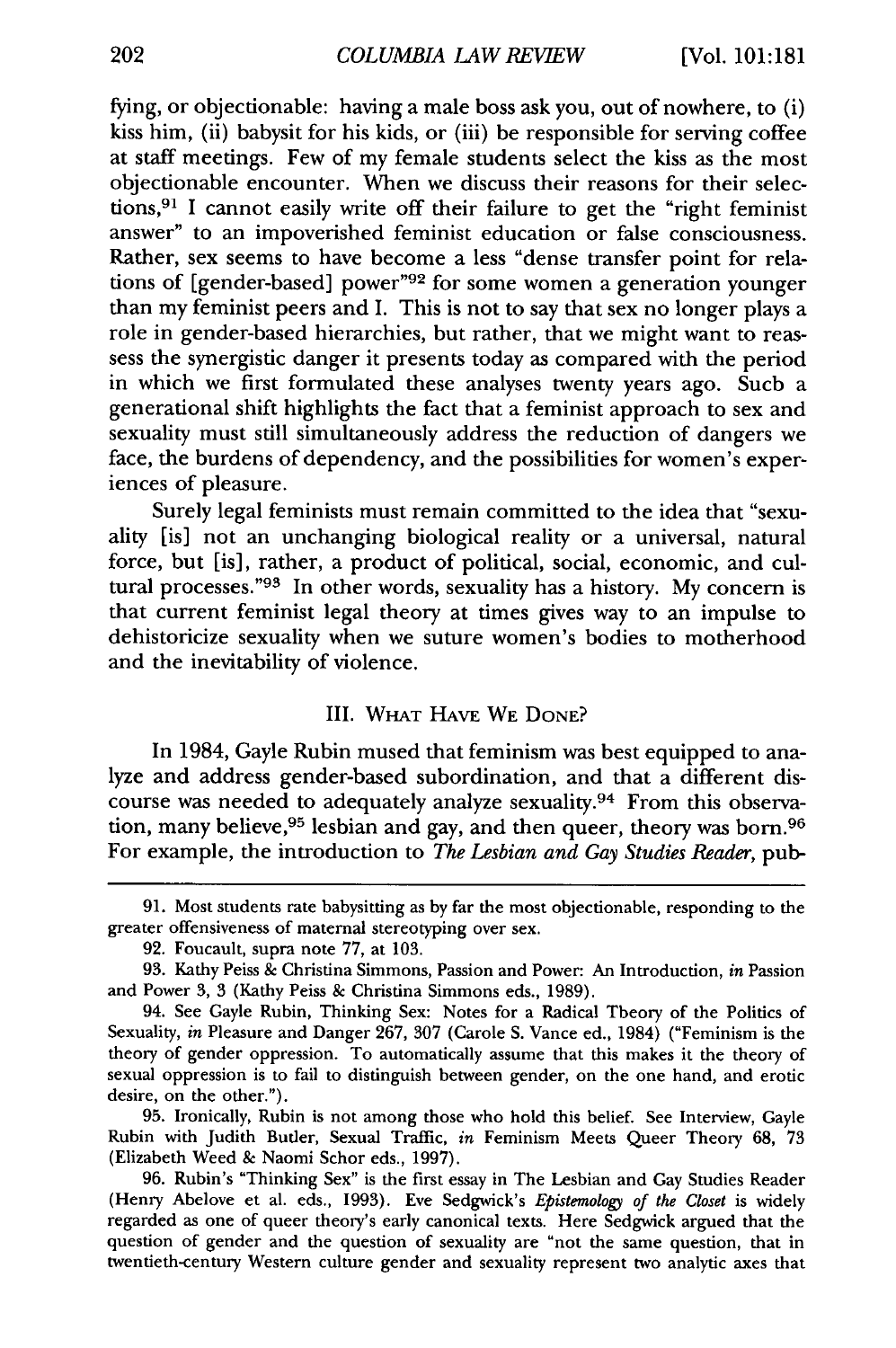lished some ten years later, claimed that "[l]esbian/gay studies does for sex and *sexuality* approximately what women's studies does for gender."97 Some theorists, both feminist and queer alike, have understood the parallel evolution of feminist and queer theory over the last decade to be grounded in the artifice that "the kind of sex that one *is* and the kind of sex that one *does* belong to two separate kinds of analysis."98

But surely it is a mistake to draw such a rigid distinction between acts and identities, between who we want to be and whom we want to be with, and between sex as adjective (that thing we are) and sex as verb (that thing we do). To set up the analyses of gender and sexuality as separate critical enterprises is to misread Rubin. Her point was not that issues of sex and sexuality should be fully disaggregated from feminism, but rather that she "wanted to be able to think about oppression based on sexual conduct or illicit desire that was distinct from gender oppression (although... not necessarily unrelated or in opposition to it)."99 The wisdom imparted by Rubin in "Thinking Sex," that neither Marxism nor feminism provided all the analytic tools we needed to adequately account for sexuality-based oppression, does not mean that forever more these two critical discourses should have nothing to say about the issue of sexuality. Rather, "feminism's critique of gender hierarchy must be incorporated into a radical theory of sex, and the critique of sexual oppression should enrich feminism." $100$ 

Despite such a challenge, most legal feminists seem to have lost a taste for exploring the intersecting stakes that queer and feminist theory have in fully theorizing questions of sexuality. The dependency or danger stance taken by most legal feminists when it comes to questions of sexuality is a testament to the persuasive power of the structural materialism of theorists such as Catharine MacKinnon and Martha Fineman. MacKinnon has rendered feminism the privileged site for analyzing sexuality understood as danger by subordinating sexual politics to sex-based subordination.<sup>101</sup> MacKinnon's "nearly metaphysically perfect" portrayal of sexuality as always, already, and absolutely about gender-based subordi-

100. Rubin, Thinking Sex, supra note 94, at 309.

may productively be imagined as being distinct from one another as, say, gender and class, or class and race." Eve Sedgwick, Epistemology of the Closet 30 (1990).

<sup>97.</sup> Henry Abelove et al., Introduction to The Lesbian and Gay Studies Reader, supra note 96, at xv, xv.

<sup>98.</sup> Judith Butler, Against Proper Objects, *in* Feminism Meets Queer Theory, supra note 95, at 1, 7. Butler, I must note, is not among the theorists who hold this view.

<sup>99.</sup> Rubin with Butler, supra note 95, at 96. Rubin says, "I was afraid that if there were no independent analysis of sexual stratification and erotic persecution, well-intentioned feminists and other progressives would support abusive, oppressive, and undeserved witch hunts." Id. at 96-97.

<sup>101.</sup> See, e.g., MacKinnon, Feminism Unmodified, supra note 79, at 218 (arguing that "sexism is basic" and underlies sex); Catharine A. MacKinnon, Sexual Harassment of Working Women: A Case of Sex Discrimination 178 (1979) ("Sexual harassment **...** is socially incarnated in sex roles."); MacKinnon, Toward a Feminist Theory of the State, supra note 79, at 127 ("Male dominance is sexual.").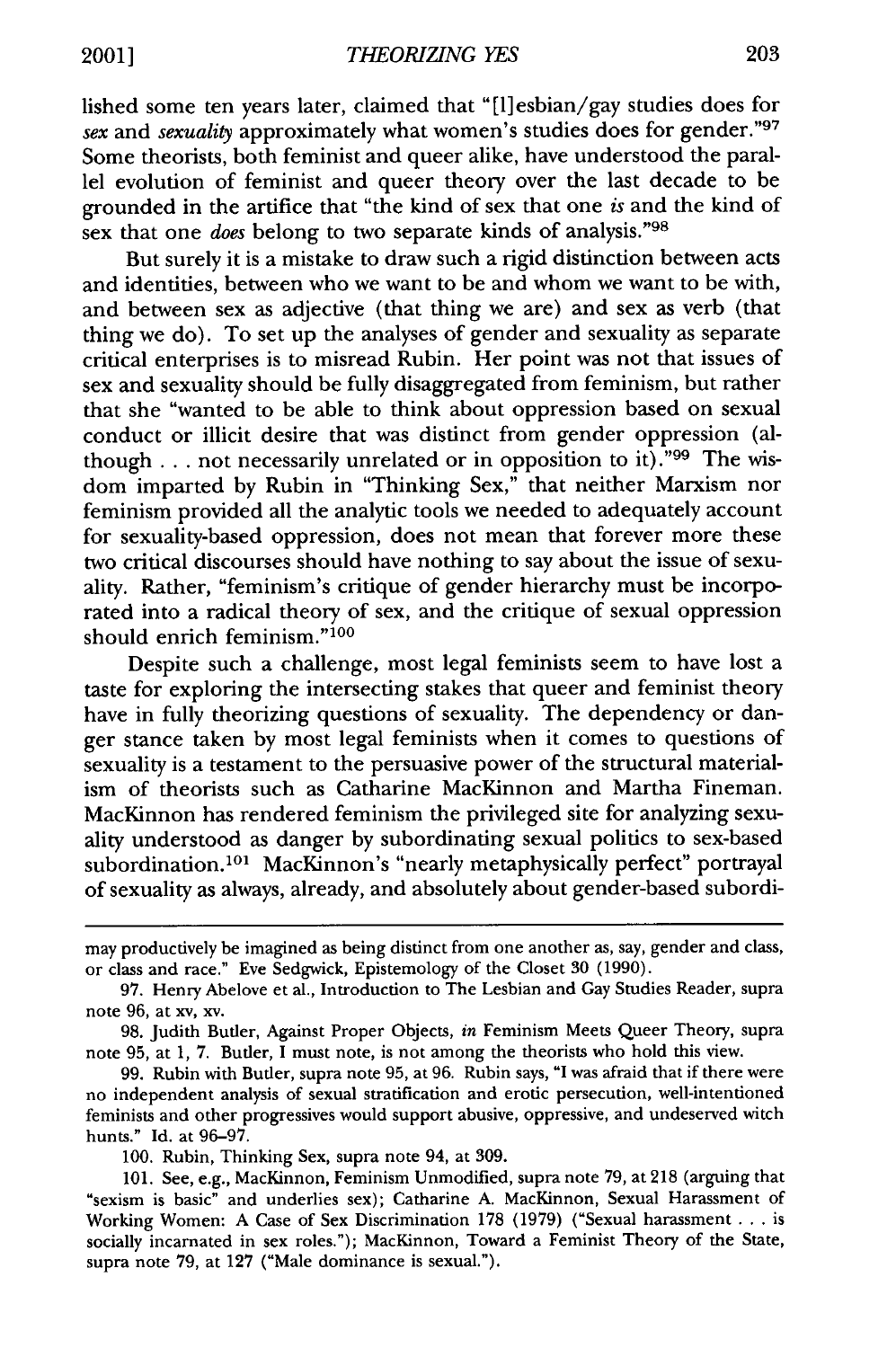nation and domination renders Rubin's demand for an analysis of sexuality outside of gender not only irrelevant, but incomprehensible. On the other hand, Martha Fineman has done an outstanding job of decoupling relationships grounded in dependency from those grounded in sexual desire, and in so doing has provoked a radical rethinking of motherhood.<sup>102</sup> In a sense, by framing the feminist project in gender-based terms, MacKinnon has explicitly *ruled in* all sexuality as gender-based subordination, while Fineman has implicitly *ruled it all out,* preferring to set her sights on gender and dependency constructed in asexual terms. But too few of us, as legal feminists, have stepped in to re-theorize the significance for women of non-reproductive intimacy, desire, and eroticism that end up as the detritus of Fineman's work.

Is there sexuality beyond kinship that we could call feminist? If Fineman pries open the possibility of non-reproductive sex or other intimate relationships with someone or someones other than the person or persons with whom one parents, what would be a feminist approach to these erotic/intimate possibilities? What if we went all the way with Fineman's suggestion, and declared women's sexuality to lie *only* in this non-reproductive excess?<sup>103</sup> After all, this is the domain of the female orgasm. We might want to explore, if only provisionally, what we might gain if we disaggregated reproduction from sex, and treated them as two distinct aspects of women's lives, potentially interrelated, but not necessarily so. Perhaps it is time that we dust off our Shulamith Firestone.<sup>104</sup>

What might be the consequences of de-sexualizing kinship relationships, not for kinship, which is Fineman's project, but for sexuality? Do we run any risk of constructing women as de-sexualized dependency workers who spend most of their intimate energies on runny noses and very little on other more, er, adult body functions? Might we not want to explore the necessary connections between the regulation of kinship/ family and the regulation of sexuality? Subsidies for reproduction surely incentivize certain repronormative uses of the body, not to mention marriage, monogamy, and the heterosexual family-all of which are methods

<sup>102.</sup> See, e.g., Fineman, Neutered Mother, supra note 26, at 8 ("I offer a utopian revisioning of the family-a reconceptualization of family intimacy that redefines the legal core unit away from our current focus on sexual or horizontal intimacy.").

<sup>103.</sup> Sedgwick seems to lay claim to this excess as the rightful domain of queer theory: "There is a powerful argument to be made that a primary (or *the* primary) issue in gender differentiation and gender struggle is the question of who is to have control of women's (biologically) distinctive reproductive capability." Sedgwick, supra note 96, at 28; see also Biddy Martin, Sexualities Without Genders and Other Queer Utopias, 24 Diacritics 104, 107 (1994) ("Gender, and the theory of gender offered by feminism, then, are associated [by Sedgwick] with reproduction and with women."). I want to resist a doctrinal boundary dispute in which queer theory picks up where feminism leaves off, and the reproductive or non-reproductive nature of the sexual activity is what separates a queer from a feminist issue.

<sup>104.</sup> Shulamith Firestone, The Dialectic of Sex: The Case for Feminist Revolution 233-34 (1970) (arguing that the only means to achieve women's liberation is through the technological separation of reproduction from the female body).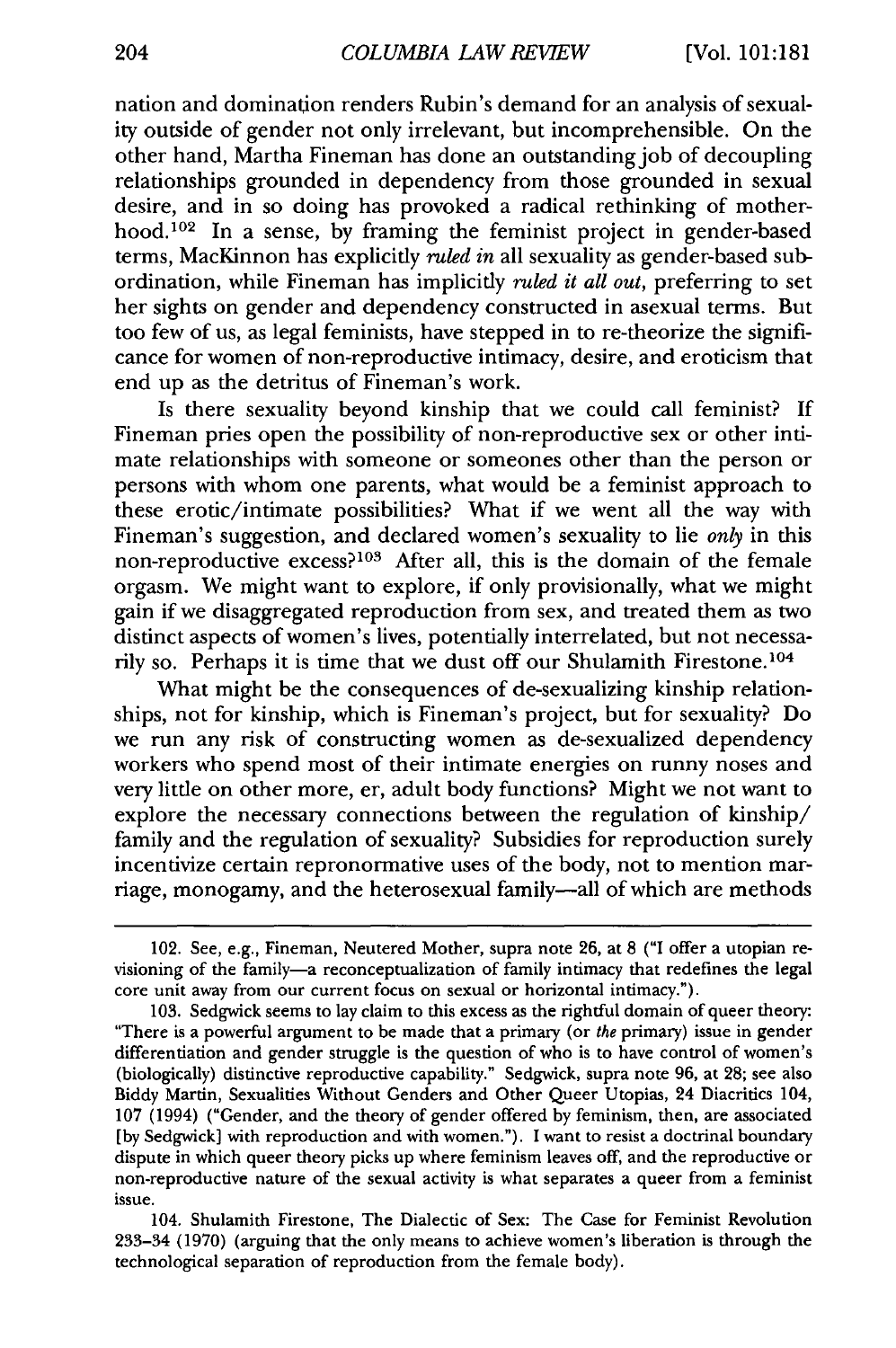by which our hedonic lives are tied to "proper" kinship formation favored by the state.

In the absence of a robust cultural norm in which women's erotic pleasure can be valorized and celebrated for its own sake, many women feel they are faced with two rather undesirable choices when they consider their own erotic desires separate from reproduction or as something offered in exchange for domestic labor. They risk either being labeled sluts or nymphomaniacs<sup>105</sup> if they seek out sexual pleasure for its own sake, or they face the dilemma described by Elizabeth Abbott in her new book on the history of celibacy.<sup>106</sup> She explains her own decision to be celibate:

[C]elibacy has major tangible benefits, namely respite from the time-consuming burdens of housewifery. . **.** .No longer do I need to plan, shop for, cook, serve, and clean up after a week's meals, or iron the shirts I once foolishly boasted I could do better than the dry cleaner, or answer that infernal question "Honey, where are my socks?"107

Being a de-eroticized mother cannot be the only viable alternative to being a slut or celibate.

Men have almost entirely colonized the domain of sexuality that is the excess over reproduction as for them and about them. Movies, advertising, and fashion are largely projections of male fantasy-what would it mean for women to appropriate some of this cultural excess? Just as we have accepted that sexual orientation is not merely a natural phenomenon, might we also want to explore the degree to which our passions, fantasies, secret and not so secret desires are products of the world we live in? Judith Walkowitz has observed that "[w] omen . . . do not simply experience sexual passion and 'naturally' find the words to express those feelings."108 Rather, those things we experience as our own desires are largely the product of a complex combination of external systems of social forces and internal personalized conventions residing in the unconscious.1<sup>09</sup>

Surely legal feminists would want to theorize the *sexual* nature of human sexuality that is the "excess over or potential difference from the bare choreographies of procreation."<sup>110</sup> Is there a reason why we have neglected to take notice of the fact that women are substantially more likely to be unhappy about their sex lives than are men? Is there something that we, as legal feminists, should be doing to address the fact that

110. Sedgwick, supra note 96, at **29.**

<sup>105.</sup> See Carol Groneman, Nymphomania: A History 121 (2000).

<sup>106.</sup> See Elizabeth Abbott, A History of Celibacy 429-30 (2000).

<sup>107.</sup> **Id.** at 429.

<sup>108.</sup> Walkowitz, supra note **6,** at 9.

<sup>109.</sup> Teresa de Lauretis has written a lovely essay in which she elaborates a theory of sexuality that draws in equal measure from Foucault's theory of social construction and Freud's notion of the unconscious. See Teresa de Lauretis, The Stubborn Drive, 24 Critical Inquiry 851, 851-63 (1998).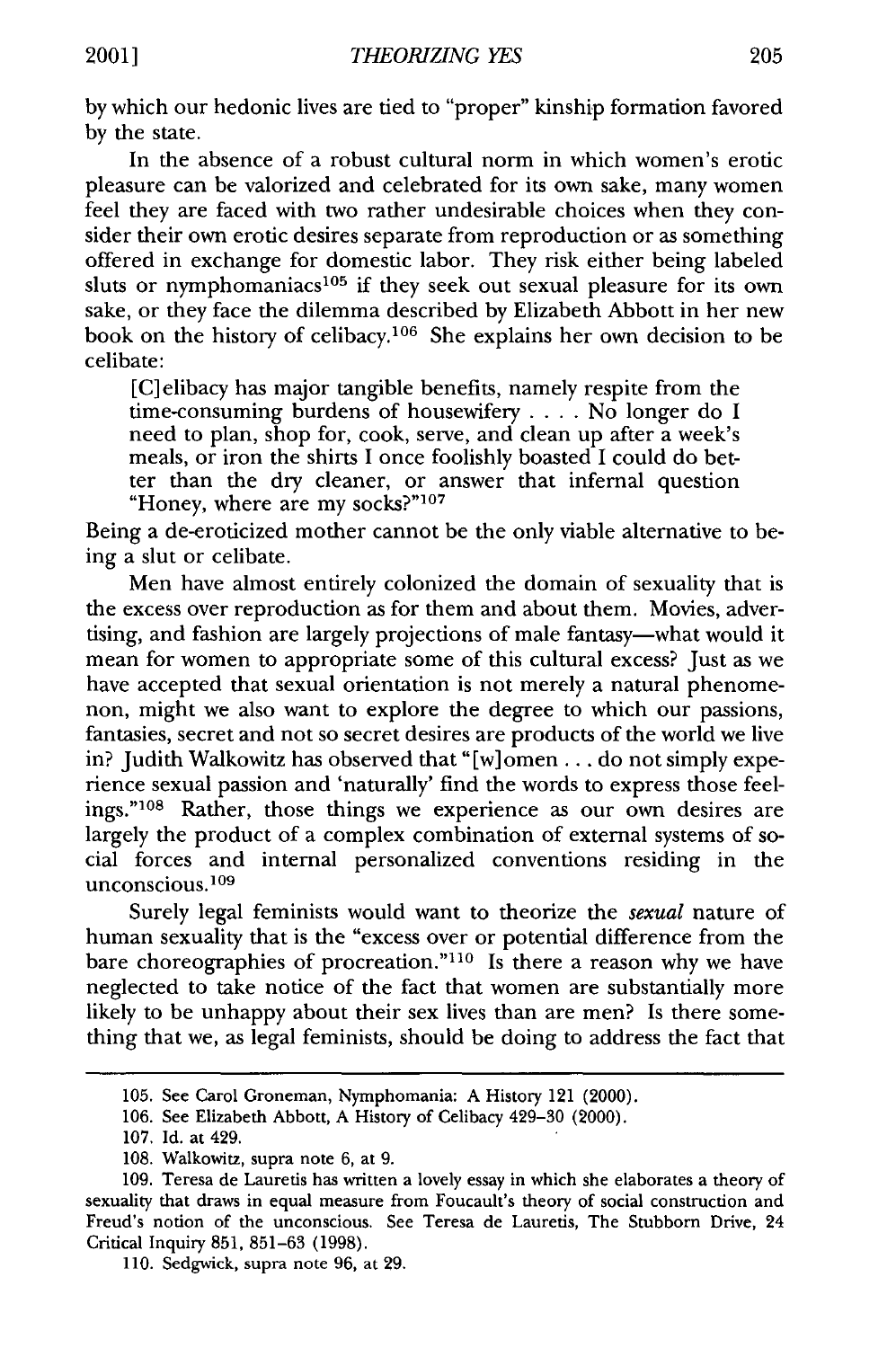forty-three percent of women in the United States are suffering from diagnosable sexual dysfunction, symptomized by a lack of interest in sex, inability to achieve orgasm or arousal, and pain or discomfort during sex?<sup>111</sup>

We have done a more than adequate job of theorizing circumstances in which "no" is the right answer to a sexual encounter, but where are we on the conditions under which we would be inclined to say "yes"? What particular contribution can we as legal theorists make to these questions? Why have we done such a meager job of thinking of the "sex issue" in positive rather than negative terms, particularly compared with our sisters in other disciplines?

Many feminist legal strategies presuppose men's sexuality as everdangerous, and situate female sexuality as its opposite-a trap set, in part, by the overwhelming heteronormativity of much of this feminist legal theorizing. Within this normative frame, one's desire runs in the opposite direction of one's identity, and male and female identity are set up in antinomous terms. Men desire women, their opposite, and that desire takes a form that is good for them, and bad for us, empowers them, subordinates us, subjectifies them, objectifies us. Many feminist theorists have taken up the project of using law to tame sexual danger, hoping to leave in their wake a domain of safe sex, of love and intimacy in which danger figures as sex's opposite.<sup>112</sup>

Such a theory of the relationship between gender, sexuality, and subordination provides no satisfactory purchase on the question of women's sexuality, except as to say that it amounts to the projection of violent male desire. This conclusion is manifestly unappealing, for it leaves as its remainder only three ways to affirmatively conceive women's desire once liberated from the objectifying constraints of patriarchy: One, a mere absence or void, best understood as the trauma or injury that male sexuality leaves in its wake. Two, a warm, fuzzy, soft-focused cuddling<sup>113</sup> not the hot, steamy, edgy stuff that got us into trouble in the first place. Or three, a desire that risks bumping up against danger. Feminist legal theory often dismisses this last option as either false consciousness, or worse, women imitating male sexuality. But to evacuate women's sexuality of any risk of a confrontation with shame, loss of control, or objectification

<sup>111.</sup> Edward **0.** Laumann et al., Sexual Dysfunction in the United States: Prevalence and Predictors, 281 JAMA 537, 540 (1999) [hereinafter Laumann et al., Sexual Dysfunction] (finding that sexual dysfunction is more prevalent among women than men, and is associated with age, race, and education).

<sup>112.</sup> See West, Caring for Justice, supra note 88, at 114-16 (arguing that women's sexual pleasure is necessarily sacrificed in sexual relationships with men because of a fear of violence); Mary Becker, Women, Morality, and Sexual Orientation, 8 UCLA Women's LJ. 165, 191-203 (1998).

<sup>113.</sup> Michael Warner warns of sexual moralism that "too often paint[s] a sanitized, pastoral picture of sex, as though it were simply joy, light, healing, and oneness with the universe." Michael Warner, The Trouble with Normal: Sex, Politics, and the Ethics of Queer Life 3 (1999).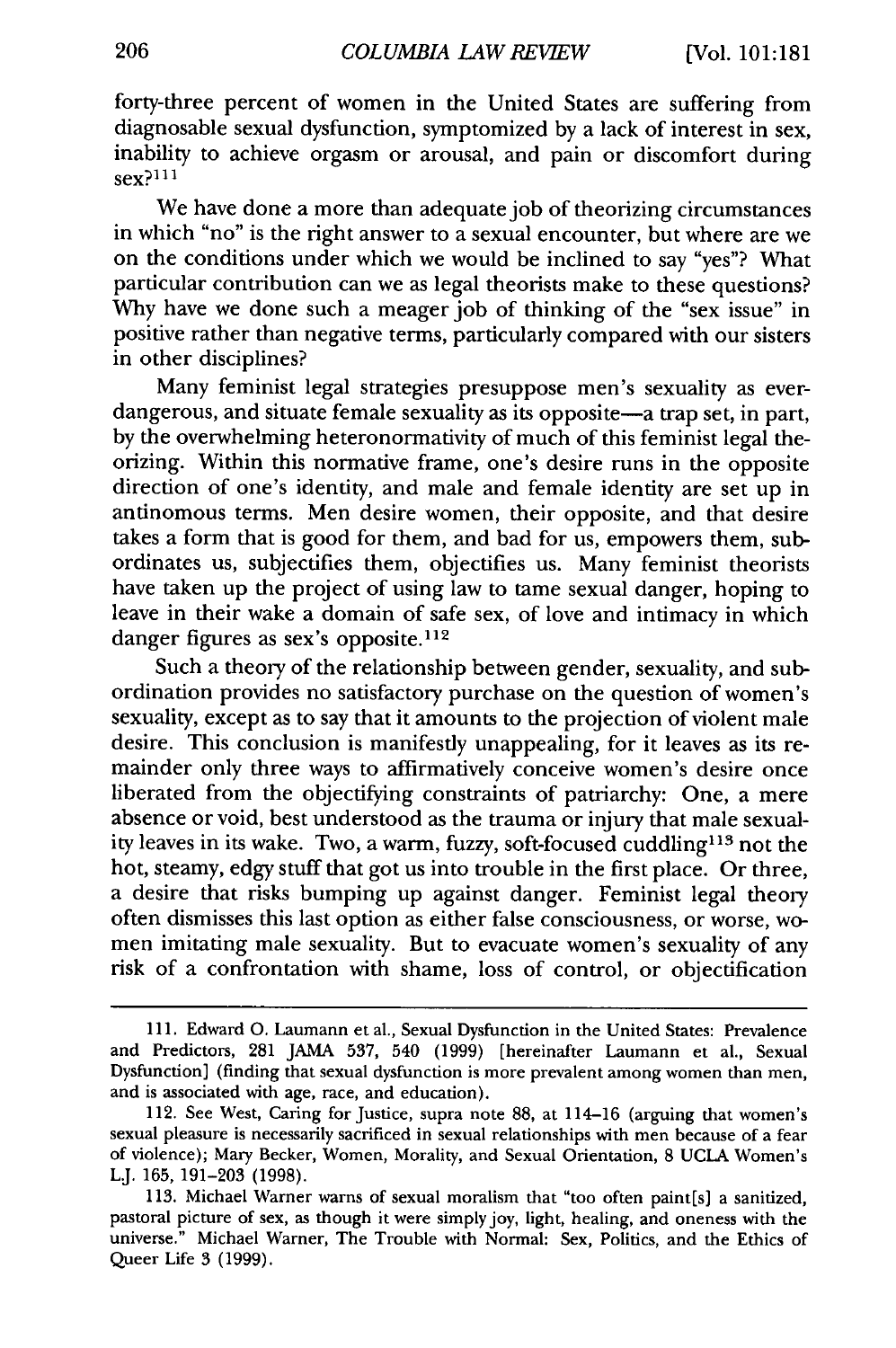2001]

strikes me as selling women a sanitized, meager simulacrum of sex not worth getting riled up about in any case.

Desire is not subject to cleaning up, to being purged of its nasty, messy, perilous dimensions, full of contradictions and the complexities of simultaneous longing and denial. It is precisely the proximity to danger, the lure of prohibition, the seamy side of shame that creates the heat that draws us toward our desires, and that makes desire and pleasure so resistant to rational explanation. It is also what makes pleasure, not a contradiction of or haven from danger, but rather a close relation. These aspects of desire have been marginalized, if not vanquished, from feminist legal theorizing about women's sexuality.

It bears noting that a soft-focused portrayal of female sexuality that is set off against the hard-edged conception of male sexuality, as well as the inclination to reduce questions of sexuality to matters of kinship or mothering, mirrors the dominant account of female and male sexuality provided by traditional sexologists that has undergone rigorous critique by feminist and queer sex researchers.<sup>114</sup> According to Rebecca Young, the view that predominated until less than twenty years ago characterized female sexuality as "romantic, non-genital, passive/responsive, monogamous, and not open to autonomous expression. In this stereotype, the normal woman is so chaste that her arousal can scarcely be termed sexual, but is instead a purely emotional response: 'romantic longing.'"<sup>115</sup> The material Young examines reveals "[f] emale sexual desire and expression [is] not so much an end in itself as . . . a means for fulfilling other needs and desires: love and motherhood."116

It cannot be right that feminists should leave to queer theorists the job of providing an affirmative theory of sex that accepts and accounts for the complex ways in which denial, shame, control, prohibition, objectification, and power enable or capacitate desire and pleasure. Surely a thick conception of gender, one that we would call feminist, should be brought to bear on this project.

On the other hand, perhaps the place we find ourselves in legal feminism reveals something more about our situation within law. Is it possible that the task of theorizing yes is not one easily susceptible to the analytical tools legal theory provides? Or have we, despite our frequent protestation to the contrary,  $117$  fallen victim to the myopia of which our discipline

- 115. Id. at 260.
- 116. Id. at 253.

<sup>114.</sup> For a recent sustained critique, see Rebecca Marie Young, Sexing the Brain: Measurement and Meaning in Biological Research on Human Sexuality 251-99 (2000) (unpublished Ph.D. dissertation, Columbia University) (on file with the *Columbia Law Review).*

<sup>117.</sup> See, e.g., Susan Bandes, The Negative Constitution: A Critique, 88 Mich. L. Rev. 2271, 2279 (1990); Mary E. Becker, The Politics of Women's Wrongs and the Bill of "Rights": A Bicentennial Perspective, 59 U. Chi. L. Rev. 453, 456 (1992); Patricia J. Williams, Alchemical Notes: Reconstructing Ideals from Deconstructed Rights, 22 Harv. C.R.-C.L. L. Rev. 401, 405 (1987).